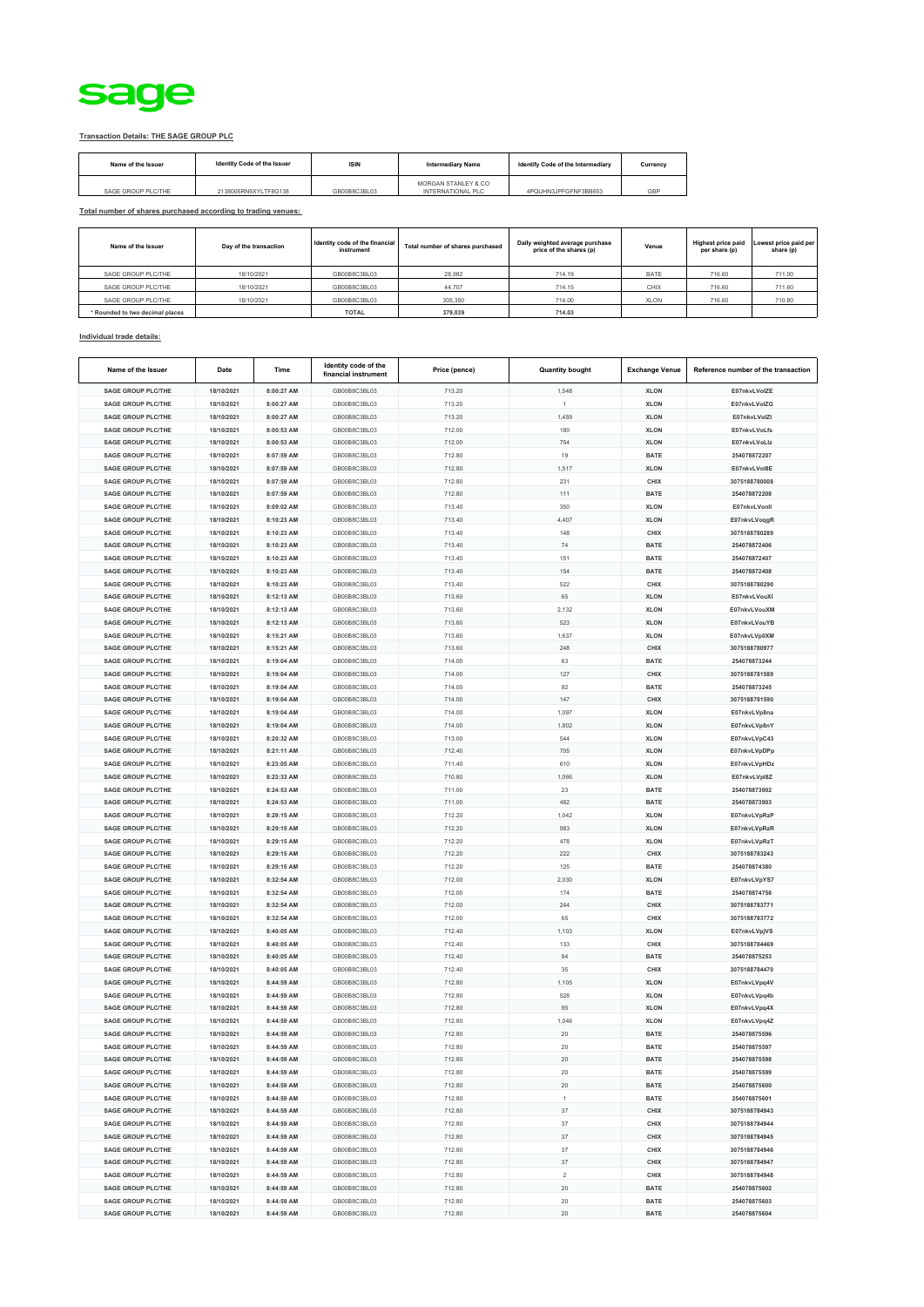| <b>SAGE GROUP PLC/THE</b> | 18/10/2021 | 8:44:59 AM | GB00B8C3BL03 | 712.80 | 20     | <b>BATE</b> | 254078875605  |
|---------------------------|------------|------------|--------------|--------|--------|-------------|---------------|
|                           |            |            |              |        |        |             |               |
| <b>SAGE GROUP PLC/THE</b> | 18/10/2021 | 8:44:59 AM | GB00B8C3BL03 | 712.80 | 20     | <b>BATE</b> | 254078875606  |
| <b>SAGE GROUP PLC/THE</b> | 18/10/2021 | 8:44:59 AM | GB00B8C3BL03 | 712.80 | 11     | <b>BATE</b> | 254078875607  |
| <b>SAGE GROUP PLC/THE</b> | 18/10/2021 | 8:44:59 AM | GB00B8C3BL03 | 712.80 | 37     | CHIX        | 3075188784949 |
| <b>SAGE GROUP PLC/THE</b> | 18/10/2021 | 8:44:59 AM | GB00B8C3BL03 | 712.80 | 37     | CHIX        | 3075188784950 |
| <b>SAGE GROUP PLC/THE</b> |            | 8:44:59 AM | GB00B8C3BL03 |        | 37     | CHIX        | 3075188784951 |
|                           | 18/10/2021 |            |              | 712.80 |        |             |               |
| <b>SAGE GROUP PLC/THE</b> | 18/10/2021 | 8:44:59 AM | GB00B8C3BL03 | 712.80 | 37     | CHIX        | 3075188784952 |
| <b>SAGE GROUP PLC/THE</b> | 18/10/2021 | 8:44:59 AM | GB00B8C3BL03 | 712.80 | 25     | CHIX        | 3075188784953 |
| <b>SAGE GROUP PLC/THE</b> | 18/10/2021 | 8:44:59 AM | GB00B8C3BL03 | 712.80 | 20     | <b>BATE</b> | 254078875608  |
| <b>SAGE GROUP PLC/THE</b> | 18/10/2021 | 8:44:59 AM | GB00B8C3BL03 | 712.80 | 37     | <b>CHIX</b> | 3075188784954 |
|                           |            |            | GB00B8C3BL03 |        |        |             |               |
| <b>SAGE GROUP PLC/THE</b> | 18/10/2021 | 8:44:59 AM |              | 712.80 | 826    | <b>XLON</b> | E07nkvLVpq5l  |
| <b>SAGE GROUP PLC/THE</b> | 18/10/2021 | 8:44:59 AM | GB00B8C3BL03 | 712.80 | 431    | <b>XLON</b> | E07nkvLVpq5K  |
| <b>SAGE GROUP PLC/THE</b> | 18/10/2021 | 8:45:06 AM | GB00B8C3BL03 | 712.40 | 574    | <b>XLON</b> | E07nkvLVpqWu  |
| <b>SAGE GROUP PLC/THE</b> | 18/10/2021 | 8:48:37 AM | GB00B8C3BL03 | 712.40 | 12     | <b>CHIX</b> | 3075188785470 |
| <b>SAGE GROUP PLC/THE</b> | 18/10/2021 | 8:48:37 AM | GB00B8C3BL03 | 712.40 | 120    | <b>BATE</b> | 254078876007  |
|                           |            |            |              |        |        |             |               |
| <b>SAGE GROUP PLC/THE</b> | 18/10/2021 | 8:48:37 AM | GB00B8C3BL03 | 712.40 | 43     | CHIX        | 3075188785471 |
| <b>SAGE GROUP PLC/THE</b> | 18/10/2021 | 8:48:37 AM | GB00B8C3BL03 | 712.40 | 198    | CHIX        | 3075188785472 |
| <b>SAGE GROUP PLC/THE</b> | 18/10/2021 | 8:48:37 AM | GB00B8C3BL03 | 712.40 | 23     | <b>BATE</b> | 254078876008  |
| <b>SAGE GROUP PLC/THE</b> | 18/10/2021 | 8:48:37 AM | GB00B8C3BL03 | 712.40 | 1,667  | <b>XLON</b> | E07nkvLVpyLK  |
|                           |            |            |              |        |        |             |               |
| <b>SAGE GROUP PLC/THE</b> | 18/10/2021 | 8:48:47 AM | GB00B8C3BL03 | 712.20 | 1,227  | <b>XLON</b> | E07nkvLVpyZy  |
| <b>SAGE GROUP PLC/THE</b> | 18/10/2021 | 8:51:33 AM | GB00B8C3BL03 | 712.00 | 1.145  | CHIX        | 3075188785924 |
| <b>SAGE GROUP PLC/THE</b> | 18/10/2021 | 8:53:30 AM | GB00B8C3BL03 | 711.60 | 218    | CHIX        | 3075188786160 |
| <b>SAGE GROUP PLC/THE</b> | 18/10/2021 | 8:53:30 AM | GB00B8C3BL03 | 711.60 | 145    | CHIX        | 3075188786161 |
| <b>SAGE GROUP PLC/THE</b> | 18/10/2021 | 8:53:30 AM | GB00B8C3BL03 | 711.60 | 843    | CHIX        | 3075188786162 |
| <b>SAGE GROUP PLC/THE</b> |            |            | GB00B8C3BL03 |        | 136    |             | 3075188787184 |
|                           | 18/10/2021 | 9:01:30 AM |              | 712.80 |        | CHIX        |               |
| <b>SAGE GROUP PLC/THE</b> | 18/10/2021 | 9:01:30 AM | GB00B8C3BL03 | 712.80 | 15     | <b>BATE</b> | 254078877138  |
| <b>SAGE GROUP PLC/THE</b> | 18/10/2021 | 9:01:30 AM | GB00B8C3BL03 | 712.80 | 339    | <b>XLON</b> | E07nkvLVqNri  |
| <b>SAGE GROUP PLC/THE</b> | 18/10/2021 | 9:03:51 AM | GB00B8C3BL03 | 714.00 | 103    | CHIX        | 3075188787530 |
| <b>SAGE GROUP PLC/THE</b> | 18/10/2021 | 9:03:51 AM | GB00B8C3BL03 | 714.00 | -1     | <b>BATE</b> | 254078877361  |
|                           |            |            |              |        |        |             |               |
| <b>SAGE GROUP PLC/THE</b> | 18/10/2021 | 9:04:02 AM | GB00B8C3BL03 | 714.00 | 312    | <b>XLON</b> | E07nkvLVqTR8  |
| <b>SAGE GROUP PLC/THE</b> | 18/10/2021 | 9:04:02 AM | GB00B8C3BL03 | 714.00 | 209    | <b>XLON</b> | E07nkvLVqTRA  |
| <b>SAGE GROUP PLC/THE</b> | 18/10/2021 | 9:04:03 AM | GB00B8C3BL03 | 713.80 | 23     | <b>BATE</b> | 254078877371  |
| <b>SAGE GROUP PLC/THE</b> | 18/10/2021 | 9:04:03 AM | GB00B8C3BL03 | 713.80 | 214    | <b>BATE</b> | 254078877372  |
| <b>SAGE GROUP PLC/THE</b> | 18/10/2021 | 9:04:03 AM | GB00B8C3BL03 | 713.80 | 108    | CHIX        | 3075188787550 |
| SAGE GROUP PLC/THE        |            |            |              |        |        |             |               |
|                           | 18/10/2021 | 9:04:03 AM | GB00B8C3BL03 | 713.80 | 190    | <b>XLON</b> | E07nkvLVqTVf  |
| <b>SAGE GROUP PLC/THE</b> | 18/10/2021 | 9:04:03 AM | GB00B8C3BL03 | 713.80 | 3,127  | <b>XLON</b> | E07nkvLVqTVh  |
| <b>SAGE GROUP PLC/THE</b> | 18/10/2021 | 9:04:03 AM | GB00B8C3BL03 | 713.80 | 3      | <b>BATE</b> | 254078877373  |
| <b>SAGE GROUP PLC/THE</b> | 18/10/2021 | 9:04:03 AM | GB00B8C3BL03 | 713.80 | $27\,$ | CHIX        | 3075188787551 |
|                           |            |            |              |        |        |             |               |
| <b>SAGE GROUP PLC/THE</b> | 18/10/2021 | 9:04:03 AM | GB00B8C3BL03 | 713.80 | 414    | <b>XLON</b> | E07nkvLVqTVv  |
| <b>SAGE GROUP PLC/THE</b> | 18/10/2021 | 9:08:07 AM | GB00B8C3BL03 | 713.00 | 1,055  | CHIX        | 3075188787918 |
| <b>SAGE GROUP PLC/THE</b> | 18/10/2021 | 9:10:05 AM | GB00B8C3BL03 | 713.00 | 1,718  | <b>XLON</b> | E07nkvLVqd9r  |
| <b>SAGE GROUP PLC/THE</b> | 18/10/2021 | 9:10:05 AM | GB00B8C3BL03 | 713.00 | 261    | CHIX        | 3075188788139 |
| <b>SAGE GROUP PLC/THE</b> | 18/10/2021 | 9:10:05 AM | GB00B8C3BL03 | 713.00 | 148    | <b>BATE</b> | 254078877797  |
|                           |            |            |              |        |        |             |               |
| <b>SAGE GROUP PLC/THE</b> | 18/10/2021 | 9:15:06 AM | GB00B8C3BL03 | 713.00 | 71     | CHIX        | 3075188788605 |
| <b>SAGE GROUP PLC/THE</b> | 18/10/2021 | 9:15:06 AM | GB00B8C3BL03 | 713.00 | 256    | <b>BATE</b> | 254078878095  |
| <b>SAGE GROUP PLC/THE</b> | 18/10/2021 | 9:15:06 AM | GB00B8C3BL03 | 713.00 | 19     | CHIX        | 3075188788606 |
| <b>SAGE GROUP PLC/THE</b> | 18/10/2021 | 9:15:06 AM | GB00B8C3BL03 | 713.00 | 437    | <b>BATE</b> | 254078878096  |
| <b>SAGE GROUP PLC/THE</b> | 18/10/2021 | 9:15:06 AM | GB00B8C3BL03 | 713.00 | 300    | <b>BATE</b> | 254078878097  |
|                           |            |            |              |        |        |             |               |
| <b>SAGE GROUP PLC/THE</b> | 18/10/2021 | 9:15:06 AM | GB00B8C3BL03 | 713.00 | 17     | CHIX        | 3075188788607 |
| SAGE GROUP PLC/THE        | 18/10/2021 | 9:15:06 AM | GB00B8C3BL03 | 713.00 | 164    | CHIX        | 3075188788608 |
| <b>SAGE GROUP PLC/THE</b> | 18/10/2021 | 9:15:06 AM | GB00B8C3BL03 | 713.00 | 17     | CHIX        | 3075188788609 |
| SAGE GROUP PLC/THE        | 18/10/2021 | 9:15:06 AM | GB00B8C3BL03 | 713.00 | 149    | CHIX        | 3075188788610 |
| <b>SAGE GROUP PLC/THE</b> | 18/10/2021 | 9:18:53 AM | GB00B8C3BL03 | 712.20 | 1,397  | <b>XLON</b> | E07nkvLVqqYk  |
|                           |            |            |              |        |        |             |               |
| <b>SAGE GROUP PLC/THE</b> | 18/10/2021 | 9:18:53 AM | GB00B8C3BL03 | 712.20 | 1,397  | <b>XLON</b> | E07nkvLVqqYs  |
| <b>SAGE GROUP PLC/THE</b> | 18/10/2021 | 9:18:53 AM | GB00B8C3BL03 | 712.20 | 410    | <b>XLON</b> | E07nkvLVqqZ6  |
| <b>SAGE GROUP PLC/THE</b> | 18/10/2021 | 9:24:02 AM | GB00B8C3BL03 | 711.80 | 433    | <b>XLON</b> | E07nkvLVqzT1  |
| <b>SAGE GROUP PLC/THE</b> | 18/10/2021 | 9:24:02 AM | GB00B8C3BL03 | 711.80 | 648    | <b>XLON</b> | E07nkvLVqzT3  |
| <b>SAGE GROUP PLC/THE</b> | 18/10/2021 | 9:24:02 AM | GB00B8C3BL03 | 711.80 | 1,127  | <b>XLON</b> | E07nkvLVqzT5  |
|                           |            |            |              |        |        |             |               |
| <b>SAGE GROUP PLC/THE</b> | 18/10/2021 | 9:26:03 AM | GB00B8C3BL03 | 711.60 | 252    | <b>XLON</b> | E07nkvLVr2uU  |
| <b>SAGE GROUP PLC/THE</b> | 18/10/2021 | 9:26:03 AM | GB00B8C3BL03 | 711.60 | 763    | <b>XLON</b> | E07nkvLVr2uY  |
| <b>SAGE GROUP PLC/THE</b> | 18/10/2021 | 9:26:35 AM | GB00B8C3BL03 | 711.60 | 162    | CHIX        | 3075188789859 |
| <b>SAGE GROUP PLC/THE</b> | 18/10/2021 | 9:26:35 AM | GB00B8C3BL03 | 711.60 | 824    | CHIX        | 3075188789860 |
| <b>SAGE GROUP PLC/THE</b> | 18/10/2021 | 9:32:36 AM | GB00B8C3BL03 | 712.20 | 168    | <b>XLON</b> | E07nkvLVrE2T  |
|                           |            |            |              |        |        |             | E07nkvLVrEG9  |
| <b>SAGE GROUP PLC/THE</b> | 18/10/2021 | 9:32:45 AM | GB00B8C3BL03 | 712.20 | 407    | <b>XLON</b> |               |
| <b>SAGE GROUP PLC/THE</b> | 18/10/2021 | 9:32:45 AM | GB00B8C3BL03 | 712.20 | 762    | <b>XLON</b> | E07nkvLVrEGC  |
| <b>SAGE GROUP PLC/THE</b> | 18/10/2021 | 9:32:45 AM | GB00B8C3BL03 | 712.20 | 171    | <b>XLON</b> | E07nkvLVrEGG  |
| <b>SAGE GROUP PLC/THE</b> | 18/10/2021 | 9:32:45 AM | GB00B8C3BL03 | 712.20 | 359    | <b>XLON</b> | E07nkvLVrElk  |
| <b>SAGE GROUP PLC/THE</b> | 18/10/2021 | 9:32:45 AM | GB00B8C3BL03 | 712.20 | 807    | <b>XLON</b> | E07nkvLVrElm  |
| <b>SAGE GROUP PLC/THE</b> | 18/10/2021 | 9:32:45 AM | GB00B8C3BL03 | 712.20 | 655    | <b>XLON</b> | E07nkvLVrElq  |
|                           |            |            |              |        |        |             |               |
| <b>SAGE GROUP PLC/THE</b> | 18/10/2021 | 9:35:34 AM | GB00B8C3BL03 | 712.60 | 968    | <b>XLON</b> | E07nkvLVrKb9  |
| <b>SAGE GROUP PLC/THE</b> | 18/10/2021 | 9:35:34 AM | GB00B8C3BL03 | 712.60 | 81     | <b>XLON</b> | E07nkvLVrKbC  |
| <b>SAGE GROUP PLC/THE</b> | 18/10/2021 | 9:37:00 AM | GB00B8C3BL03 | 712.40 | 440    | <b>XLON</b> | E07nkvLVrMwL  |
| <b>SAGE GROUP PLC/THE</b> | 18/10/2021 | 9:37:00 AM | GB00B8C3BL03 | 712.40 | 603    | <b>XLON</b> | E07nkvLVrMwN  |
| <b>SAGE GROUP PLC/THE</b> | 18/10/2021 | 9:43:04 AM | GB00B8C3BL03 | 713.20 | 1,553  | <b>XLON</b> | E07nkvLVrZrR  |
|                           |            |            |              |        |        |             |               |
| <b>SAGE GROUP PLC/THE</b> | 18/10/2021 | 9:43:05 AM | GB00B8C3BL03 | 713.20 | 91     | <b>XLON</b> | E07nkvLVrZzr  |
| <b>SAGE GROUP PLC/THE</b> | 18/10/2021 | 9:43:08 AM | GB00B8C3BL03 | 713.20 | 1,101  | <b>XLON</b> | E07nkvLVraBr  |
| <b>SAGE GROUP PLC/THE</b> | 18/10/2021 | 9:43:08 AM | GB00B8C3BL03 | 713.20 | 361    | <b>XLON</b> | E07nkvLVraBz  |
| <b>SAGE GROUP PLC/THE</b> | 18/10/2021 | 9:43:08 AM | GB00B8C3BL03 | 713.20 | 265    | <b>XLON</b> | E07nkvLVraC1  |
|                           |            |            |              |        |        |             |               |
| <b>SAGE GROUP PLC/THE</b> | 18/10/2021 | 9:45:21 AM | GB00B8C3BL03 | 712.80 | 1,142  | <b>XLON</b> | E07nkvLVrdyi  |
| <b>SAGE GROUP PLC/THE</b> | 18/10/2021 | 9:48:26 AM | GB00B8C3BL03 | 713.60 | 1,116  | <b>XLON</b> | E07nkvLVrjWe  |
| <b>SAGE GROUP PLC/THE</b> | 18/10/2021 | 9:55:44 AM | GB00B8C3BL03 | 713.20 | 320    | <b>XLON</b> | E07nkvLVruhn  |
| <b>SAGE GROUP PLC/THE</b> | 18/10/2021 | 9:55:44 AM | GB00B8C3BL03 | 713.20 | 1,104  | <b>XLON</b> | E07nkvLVruhu  |
| <b>SAGE GROUP PLC/THE</b> | 18/10/2021 | 9:55:44 AM | GB00B8C3BL03 | 713.20 | 1,424  | <b>XLON</b> | E07nkvLVruhy  |
| <b>SAGE GROUP PLC/THE</b> | 18/10/2021 | 9:55:44 AM | GB00B8C3BL03 | 713.20 | 555    | <b>XLON</b> | E07nkvLVrui0  |
|                           |            |            |              |        |        |             |               |
| <b>SAGE GROUP PLC/THE</b> | 18/10/2021 | 9:55:44 AM | GB00B8C3BL03 | 713.20 | 50     | <b>XLON</b> | E07nkvLVrui4  |
| <b>SAGE GROUP PLC/THE</b> | 18/10/2021 | 9:57:01 AM | GB00B8C3BL03 | 713.20 | 410    | <b>XLON</b> | E07nkvLVrwnu  |
| <b>SAGE GROUP PLC/THE</b> | 18/10/2021 | 9:57:01 AM | GB00B8C3BL03 | 713.20 | 357    | <b>XLON</b> | E07nkvLVrwnw  |
| <b>SAGE GROUP PLC/THE</b> | 18/10/2021 | 9:57:01 AM | GB00B8C3BL03 | 713.20 | 473    | <b>XLON</b> | E07nkvLVrwoU  |
|                           |            |            |              |        |        |             |               |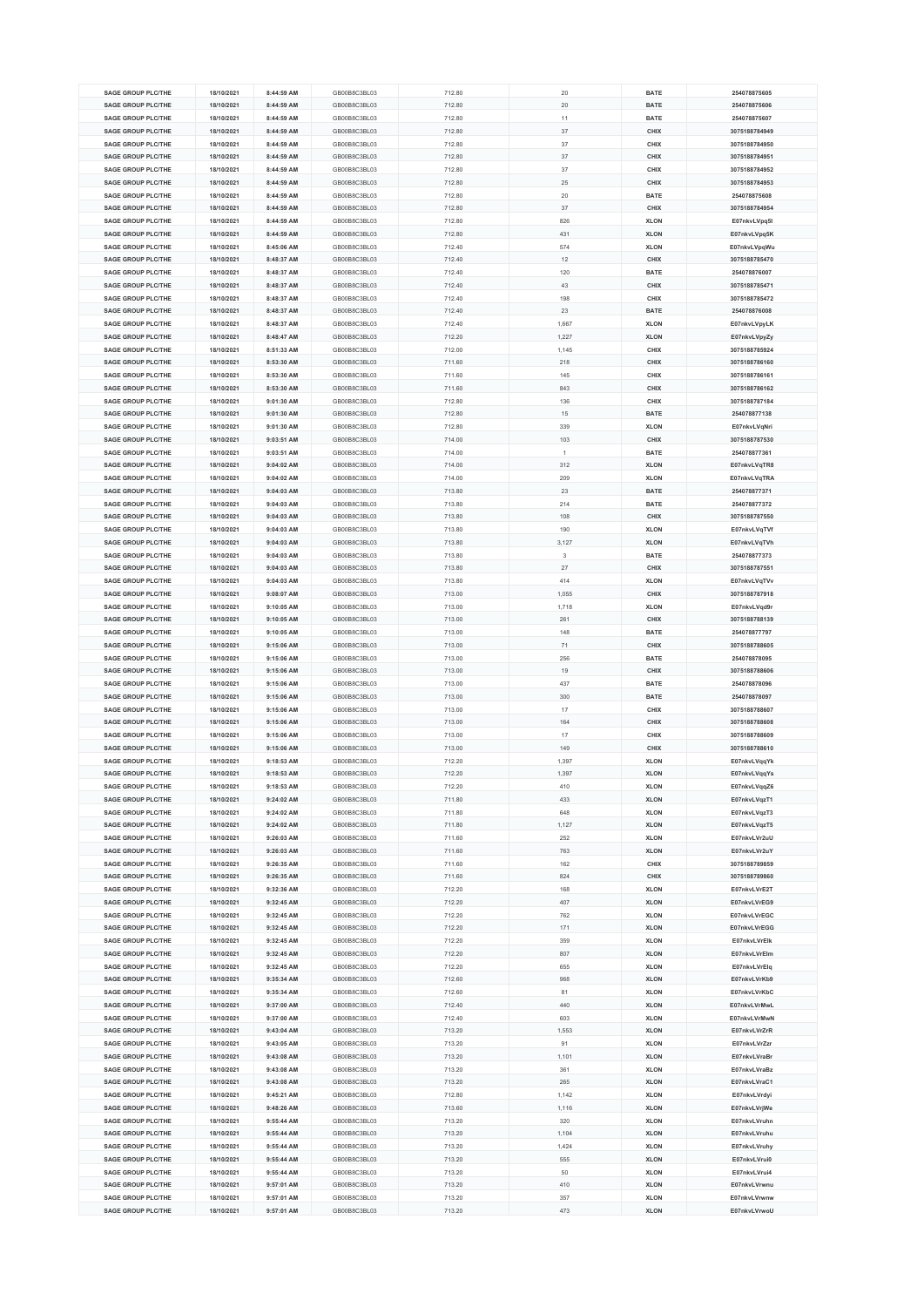| <b>SAGE GROUP PLC/THE</b> |            |             |              |        |       |             |               |
|---------------------------|------------|-------------|--------------|--------|-------|-------------|---------------|
|                           | 18/10/2021 | 9:58:15 AM  | GB00B8C3BL03 | 712.60 | 1,039 | <b>BATE</b> | 254078881428  |
| <b>SAGE GROUP PLC/THE</b> | 18/10/2021 | 10:07:27 AM | GB00B8C3BL03 | 713.60 | 1,000 | <b>BATE</b> | 254078882111  |
| <b>SAGE GROUP PLC/THE</b> | 18/10/2021 | 10:07:27 AM | GB00B8C3BL03 | 713.60 | 1     | <b>BATE</b> | 254078882112  |
|                           |            |             |              |        |       |             |               |
| <b>SAGE GROUP PLC/THE</b> | 18/10/2021 | 10:07:27 AM | GB00B8C3BL03 | 713.60 | 999   | <b>XLON</b> | E07nkvLVsCQb  |
| <b>SAGE GROUP PLC/THE</b> | 18/10/2021 | 10:07:27 AM | GB00B8C3BL03 | 713.60 | 5     | <b>XLON</b> | E07nkvLVsCQd  |
| <b>SAGE GROUP PLC/THE</b> | 18/10/2021 | 10:07:30 AM | GB00B8C3BL03 | 713.40 | 1,000 | <b>XLON</b> | E07nkvLVsCXn  |
|                           |            |             |              |        |       |             |               |
| <b>SAGE GROUP PLC/THE</b> | 18/10/2021 | 10:07:30 AM | GB00B8C3BL03 | 713.40 | 82    | <b>XLON</b> | E07nkvLVsCXt  |
| <b>SAGE GROUP PLC/THE</b> | 18/10/2021 | 10:07:30 AM | GB00B8C3BL03 | 713.40 | 1,031 | <b>XLON</b> | E07nkvLVsCXx  |
| <b>SAGE GROUP PLC/THE</b> | 18/10/2021 | 10:12:36 AM | GB00B8C3BL03 | 713.00 | 112   | <b>BATE</b> | 254078882495  |
|                           |            |             |              |        |       |             |               |
| <b>SAGE GROUP PLC/THE</b> | 18/10/2021 | 10:12:36 AM | GB00B8C3BL03 | 713.00 | 35    | <b>BATE</b> | 254078882496  |
| <b>SAGE GROUP PLC/THE</b> | 18/10/2021 | 10:12:36 AM | GB00B8C3BL03 | 713.00 | 233   | CHIX        | 3075188794380 |
| <b>SAGE GROUP PLC/THE</b> | 18/10/2021 | 10:12:36 AM | GB00B8C3BL03 | 713.00 | 28    | CHIX        | 3075188794381 |
|                           |            |             |              |        |       |             |               |
| <b>SAGE GROUP PLC/THE</b> | 18/10/2021 | 10:12:36 AM | GB00B8C3BL03 | 713.00 | 233   | <b>XLON</b> | E07nkvLVsli3  |
| <b>SAGE GROUP PLC/THE</b> | 18/10/2021 | 10:12:36 AM | GB00B8C3BL03 | 713.00 | 93    | <b>XLON</b> | E07nkvLVsli6  |
| <b>SAGE GROUP PLC/THE</b> | 18/10/2021 | 10:12:36 AM | GB00B8C3BL03 | 713.00 | 1,391 | <b>XLON</b> | E07nkvLVsli8  |
|                           |            | 10:13:11 AM |              |        |       |             |               |
| <b>SAGE GROUP PLC/THE</b> | 18/10/2021 |             | GB00B8C3BL03 | 713.00 | 528   | <b>XLON</b> | E07nkvLVsJkS  |
| <b>SAGE GROUP PLC/THE</b> | 18/10/2021 | 10:13:11 AM | GB00B8C3BL03 | 713.00 | 248   | <b>XLON</b> | E07nkvLVsJkX  |
| <b>SAGE GROUP PLC/THE</b> | 18/10/2021 | 10:13:11 AM | GB00B8C3BL03 | 713.00 | 261   | <b>XLON</b> | E07nkvLVsJkZ  |
| <b>SAGE GROUP PLC/THE</b> | 18/10/2021 | 10:16:38 AM | GB00B8C3BL03 | 712.80 | 985   | <b>XLON</b> | E07nkvLVsONN  |
|                           |            |             |              |        |       |             |               |
| <b>SAGE GROUP PLC/THE</b> | 18/10/2021 | 10:20:46 AM | GB00B8C3BL03 | 713.80 | 136   | <b>BATE</b> | 254078883085  |
| <b>SAGE GROUP PLC/THE</b> | 18/10/2021 | 10:20:46 AM | GB00B8C3BL03 | 713.80 | 170   | CHIX        | 3075188795060 |
| <b>SAGE GROUP PLC/THE</b> | 18/10/2021 | 10:20:46 AM | GB00B8C3BL03 | 713.80 | 71    | CHIX        | 3075188795061 |
|                           |            |             |              |        |       |             |               |
| <b>SAGE GROUP PLC/THE</b> | 18/10/2021 | 10:20:46 AM | GB00B8C3BL03 | 713.80 | 1,561 | <b>XLON</b> | E07nkvLVsUKJ  |
| <b>SAGE GROUP PLC/THE</b> | 18/10/2021 | 10:20:46 AM | GB00B8C3BL03 | 713.80 | 24    | <b>XLON</b> | E07nkvLVsUKN  |
| <b>SAGE GROUP PLC/THE</b> | 18/10/2021 | 10:20:46 AM | GB00B8C3BL03 | 713.80 | 1,030 | <b>XLON</b> | E07nkvLVsUKP  |
| SAGE GROUP PLC/THE        |            |             | GB00B8C3BL03 |        |       |             |               |
|                           | 18/10/2021 | 10:22:58 AM |              | 714.00 | 1,092 | <b>XLON</b> | E07nkvLVsWQX  |
| <b>SAGE GROUP PLC/THE</b> | 18/10/2021 | 10:31:20 AM | GB00B8C3BL03 | 714.80 | 91    | <b>BATE</b> | 254078883907  |
| <b>SAGE GROUP PLC/THE</b> | 18/10/2021 | 10:31:20 AM | GB00B8C3BL03 | 714.80 | 101   | <b>BATE</b> | 254078883908  |
|                           |            |             |              |        |       |             |               |
| <b>SAGE GROUP PLC/THE</b> | 18/10/2021 | 10:31:20 AM | GB00B8C3BL03 | 714.80 | 75    | CHIX        | 3075188796066 |
| <b>SAGE GROUP PLC/THE</b> | 18/10/2021 | 10:31:20 AM | GB00B8C3BL03 | 714.80 | 244   | <b>CHIX</b> | 3075188796067 |
| <b>SAGE GROUP PLC/THE</b> | 18/10/2021 | 10:31:20 AM | GB00B8C3BL03 | 714.80 | 20    | CHIX        | 3075188796068 |
|                           |            |             |              |        |       |             |               |
| <b>SAGE GROUP PLC/THE</b> | 18/10/2021 | 10:31:20 AM | GB00B8C3BL03 | 714.80 | 939   | <b>XLON</b> | E07nkvLVsgx1  |
| <b>SAGE GROUP PLC/THE</b> | 18/10/2021 | 10:31:20 AM | GB00B8C3BL03 | 714.80 | 452   | <b>XLON</b> | E07nkvLVsgx5  |
| <b>SAGE GROUP PLC/THE</b> | 18/10/2021 | 10:31:20 AM | GB00B8C3BL03 | 714.80 | 842   | <b>XLON</b> | E07nkvLVsgx8  |
| <b>SAGE GROUP PLC/THE</b> | 18/10/2021 | 10:31:20 AM | GB00B8C3BL03 | 714.80 | 1,028 | <b>XLON</b> | E07nkvLVsgxC  |
|                           |            |             |              |        |       |             |               |
| <b>SAGE GROUP PLC/THE</b> | 18/10/2021 | 10:35:15 AM | GB00B8C3BL03 | 714.80 | 1,079 | <b>XLON</b> | E07nkvLVsmmd  |
| <b>SAGE GROUP PLC/THE</b> | 18/10/2021 | 10:36:01 AM | GB00B8C3BL03 | 714.60 | 1,005 | <b>XLON</b> | E07nkvLVsnlo  |
| <b>SAGE GROUP PLC/THE</b> | 18/10/2021 | 10:36:01 AM | GB00B8C3BL03 | 714.60 | 116   | <b>XLON</b> | E07nkvLVsnlt  |
| <b>SAGE GROUP PLC/THE</b> | 18/10/2021 | 10:44:05 AM | GB00B8C3BL03 | 714.80 | 462   | CHIX        | 3075188797299 |
|                           |            |             |              |        |       |             |               |
| <b>SAGE GROUP PLC/THE</b> | 18/10/2021 | 10:44:05 AM | GB00B8C3BL03 | 714.80 | 261   | <b>BATE</b> | 254078884878  |
| <b>SAGE GROUP PLC/THE</b> | 18/10/2021 | 10:44:05 AM | GB00B8C3BL03 | 714.80 | 3,040 | <b>XLON</b> | E07nkvLVszOZ  |
|                           |            |             |              |        |       |             |               |
|                           |            |             |              |        |       |             |               |
| <b>SAGE GROUP PLC/THE</b> | 18/10/2021 | 10:49:00 AM | GB00B8C3BL03 | 714.40 | 40    | CHIX        | 3075188797683 |
| <b>SAGE GROUP PLC/THE</b> | 18/10/2021 | 10:49:00 AM | GB00B8C3BL03 | 714.40 | 143   | <b>BATE</b> | 254078885221  |
| <b>SAGE GROUP PLC/THE</b> | 18/10/2021 | 10:49:00 AM | GB00B8C3BL03 | 714.40 | 212   | CHIX        | 3075188797684 |
| <b>SAGE GROUP PLC/THE</b> |            |             | GB00B8C3BL03 | 714.40 | 88    |             | E07nkvLVt63u  |
|                           | 18/10/2021 | 10:49:00 AM |              |        |       | <b>XLON</b> |               |
| <b>SAGE GROUP PLC/THE</b> | 18/10/2021 | 10:49:00 AM | GB00B8C3BL03 | 714.40 | 288   | <b>XLON</b> | E07nkvLVt63w  |
| <b>SAGE GROUP PLC/THE</b> | 18/10/2021 | 10:49:15 AM | GB00B8C3BL03 | 714.40 | 1,287 | <b>XLON</b> | E07nkvLVt6Oh  |
| <b>SAGE GROUP PLC/THE</b> | 18/10/2021 | 10:54:41 AM | GB00B8C3BL03 | 714.40 | 97    | <b>BATE</b> | 254078885554  |
| <b>SAGE GROUP PLC/THE</b> | 18/10/2021 | 10:54:41 AM | GB00B8C3BL03 | 714.40 | 120   | <b>BATE</b> | 254078885555  |
|                           |            |             |              |        |       |             |               |
| <b>SAGE GROUP PLC/THE</b> | 18/10/2021 | 10:54:41 AM | GB00B8C3BL03 | 714.40 | 40    | CHIX        | 3075188798077 |
| <b>SAGE GROUP PLC/THE</b> | 18/10/2021 | 10:55:37 AM | GB00B8C3BL03 | 714.40 | 119   | <b>XLON</b> | E07nkvLVtCBY  |
| <b>SAGE GROUP PLC/THE</b> | 18/10/2021 | 10:55:37 AM | GB00B8C3BL03 | 714.40 | 1,026 | <b>XLON</b> | E07nkvLVtCBb  |
| <b>SAGE GROUP PLC/THE</b> | 18/10/2021 | 10:55:37 AM | GB00B8C3BL03 | 714.40 | 41    | CHIX        | 3075188798138 |
|                           |            |             |              |        |       |             |               |
| <b>SAGE GROUP PLC/THE</b> | 18/10/2021 | 10:55:37 AM | GB00B8C3BL03 | 714.40 | 203   | CHIX        | 3075188798139 |
| <b>SAGE GROUP PLC/THE</b> | 18/10/2021 | 10:55:43 AM | GB00B8C3BL03 | 714.40 | 1,381 | <b>XLON</b> | E07nkvLVtCG8  |
| <b>SAGE GROUP PLC/THE</b> | 18/10/2021 | 10:55:43 AM | GB00B8C3BL03 | 714.40 | 100   | CHIX        | 3075188798144 |
| <b>SAGE GROUP PLC/THE</b> | 18/10/2021 | 10:58:16 AM | GB00B8C3BL03 | 714.20 | 741   | <b>XLON</b> | E07nkvLVtF5k  |
|                           |            |             |              |        |       |             |               |
| <b>SAGE GROUP PLC/THE</b> | 18/10/2021 | 10:58:16 AM | GB00B8C3BL03 | 714.20 | 275   | <b>XLON</b> | E07nkvLVtF5r  |
| SAGE GROUP PLC/THE        | 18/10/2021 | 11:01:03 AM | GB00B8C3BL03 | 714.20 | 755   | <b>XLON</b> | E07nkvLVtl17  |
| <b>SAGE GROUP PLC/THE</b> | 18/10/2021 | 11:01:03 AM | GB00B8C3BL03 | 714.20 | 167   | <b>XLON</b> | E07nkvLVtl19  |
| <b>SAGE GROUP PLC/THE</b> |            | 11:01:03 AM | GB00B8C3BL03 |        | 266   | <b>XLON</b> | E07nkvLVtl1F  |
|                           | 18/10/2021 |             |              | 714.20 |       |             |               |
| <b>SAGE GROUP PLC/THE</b> | 18/10/2021 | 11:01:03 AM | GB00B8C3BL03 | 714.20 | 449   | <b>XLON</b> | E07nkvLVtl1K  |
| <b>SAGE GROUP PLC/THE</b> | 18/10/2021 | 11:01:03 AM | GB00B8C3BL03 | 714.20 | 190   | <b>XLON</b> | E07nkvLVtl1O  |
| SAGE GROUP PLC/THE        | 18/10/2021 | 11:04:28 AM | GB00B8C3BL03 | 714.60 | 237   | CHIX        | 3075188798953 |
|                           |            |             |              |        |       |             |               |
| <b>SAGE GROUP PLC/THE</b> | 18/10/2021 | 11:04:28 AM | GB00B8C3BL03 | 714.60 | 134   | <b>BATE</b> | 254078886284  |
| <b>SAGE GROUP PLC/THE</b> | 18/10/2021 | 11:04:28 AM | GB00B8C3BL03 | 714.60 | 1,096 | <b>XLON</b> | E07nkvLVtMM0  |
| <b>SAGE GROUP PLC/THE</b> | 18/10/2021 | 11:04:28 AM | GB00B8C3BL03 | 714.60 | 466   | <b>XLON</b> | E07nkvLVtMM7  |
| SAGE GROUP PLC/THE        |            |             |              |        | 146   |             |               |
|                           | 18/10/2021 | 11:08:11 AM | GB00B8C3BL03 | 714.40 |       | <b>BATE</b> | 254078886522  |
| <b>SAGE GROUP PLC/THE</b> | 18/10/2021 | 11:08:11 AM | GB00B8C3BL03 | 714.40 | 154   | <b>BATE</b> | 254078886523  |
| <b>SAGE GROUP PLC/THE</b> | 18/10/2021 | 11:08:11 AM | GB00B8C3BL03 | 714.40 | 701   | <b>BATE</b> | 254078886524  |
| <b>SAGE GROUP PLC/THE</b> | 18/10/2021 | 11:08:11 AM | GB00B8C3BL03 | 714.40 | 964   | <b>XLON</b> | E07nkvLVtRHr  |
| <b>SAGE GROUP PLC/THE</b> |            |             | GB00B8C3BL03 |        |       |             | E07nkvLVtVUf  |
|                           | 18/10/2021 | 11:11:05 AM |              | 713.60 | 979   | <b>XLON</b> |               |
| <b>SAGE GROUP PLC/THE</b> | 18/10/2021 | 11:13:50 AM | GB00B8C3BL03 | 712.80 | 166   | <b>XLON</b> | E07nkvLVtaaa  |
| <b>SAGE GROUP PLC/THE</b> | 18/10/2021 | 11:15:58 AM | GB00B8C3BL03 | 712.80 | 34    | BATE        | 254078887215  |
| <b>SAGE GROUP PLC/THE</b> | 18/10/2021 | 11:15:58 AM | GB00B8C3BL03 | 712.80 | 99    | <b>BATE</b> | 254078887216  |
| <b>SAGE GROUP PLC/THE</b> |            |             | GB00B8C3BL03 |        | 236   |             |               |
|                           | 18/10/2021 | 11:15:58 AM |              | 712.80 |       | CHIX        | 3075188800146 |
| <b>SAGE GROUP PLC/THE</b> | 18/10/2021 | 11:15:58 AM | GB00B8C3BL03 | 712.80 | 923   | <b>XLON</b> | E07nkvLVtesO  |
| <b>SAGE GROUP PLC/THE</b> | 18/10/2021 | 11:15:58 AM | GB00B8C3BL03 | 712.80 | 629   | <b>XLON</b> | E07nkvLVtesR  |
| <b>SAGE GROUP PLC/THE</b> | 18/10/2021 | 11:18:17 AM | GB00B8C3BL03 | 713.00 | 335   | <b>XLON</b> | E07nkvLVtiuz  |
| <b>SAGE GROUP PLC/THE</b> | 18/10/2021 | 11:18:17 AM | GB00B8C3BL03 | 713.00 | 674   | <b>XLON</b> | E07nkvLVtiv1  |
|                           |            |             |              |        |       |             |               |
| <b>SAGE GROUP PLC/THE</b> | 18/10/2021 | 11:19:29 AM | GB00B8C3BL03 | 713.00 | 99    | <b>XLON</b> | E07nkvLVtkUN  |
| <b>SAGE GROUP PLC/THE</b> | 18/10/2021 | 11:26:56 AM | GB00B8C3BL03 | 713.40 | 12    | <b>XLON</b> | E07nkvLVtu1O  |
| <b>SAGE GROUP PLC/THE</b> | 18/10/2021 | 11:26:56 AM | GB00B8C3BL03 | 713.40 | 482   | <b>XLON</b> | E07nkvLVtu1Q  |
| <b>SAGE GROUP PLC/THE</b> | 18/10/2021 | 11:28:05 AM | GB00B8C3BL03 | 713.60 | 112   | <b>BATE</b> | 254078888073  |
|                           |            |             |              |        |       |             |               |
| <b>SAGE GROUP PLC/THE</b> | 18/10/2021 | 11:28:16 AM | GB00B8C3BL03 | 713.60 | 13    | <b>BATE</b> | 254078888096  |
| <b>SAGE GROUP PLC/THE</b> | 18/10/2021 | 11:28:16 AM | GB00B8C3BL03 | 713.60 | 195   | <b>BATE</b> | 254078888097  |
| <b>SAGE GROUP PLC/THE</b> | 18/10/2021 | 11:28:16 AM | GB00B8C3BL03 | 713.60 | 203   | <b>BATE</b> | 254078888098  |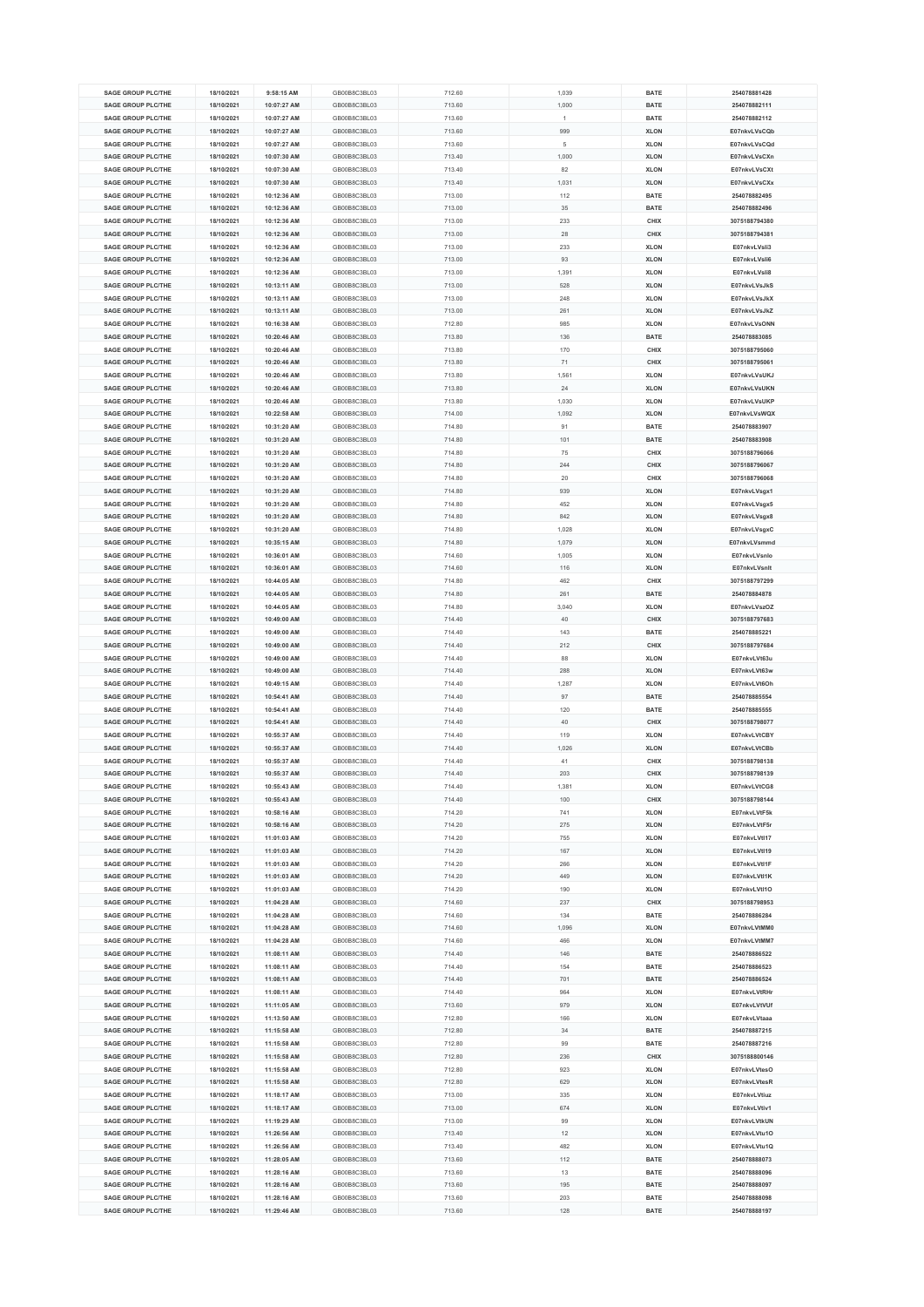| <b>SAGE GROUP PLC/THE</b> | 18/10/2021 | 11:29:46 AM | GB00B8C3BL03 | 713.60 | 209            | <b>BATE</b> | 254078888198  |
|---------------------------|------------|-------------|--------------|--------|----------------|-------------|---------------|
|                           |            |             |              |        |                |             |               |
| <b>SAGE GROUP PLC/THE</b> | 18/10/2021 | 11:29:46 AM | GB00B8C3BL03 | 713.60 | 488            | CHIX        | 3075188801476 |
| <b>SAGE GROUP PLC/THE</b> | 18/10/2021 | 11:29:46 AM | GB00B8C3BL03 | 713.60 | 309            | CHIX        | 3075188801477 |
| <b>SAGE GROUP PLC/THE</b> | 18/10/2021 | 11:29:46 AM | GB00B8C3BL03 | 713.60 | 285            | CHIX        | 3075188801478 |
|                           |            |             |              |        |                |             |               |
| <b>SAGE GROUP PLC/THE</b> | 18/10/2021 | 11:29:46 AM | GB00B8C3BL03 | 713.60 | 3,241          | <b>XLON</b> | E07nkvLVtxbQ  |
| <b>SAGE GROUP PLC/THE</b> | 18/10/2021 | 11:29:46 AM | GB00B8C3BL03 | 713.60 | 672            | <b>XLON</b> | E07nkvLVtxbU  |
| <b>SAGE GROUP PLC/THE</b> | 18/10/2021 | 11:29:46 AM | GB00B8C3BL03 | 713.60 | 487            | <b>XLON</b> | E07nkvLVtxbW  |
| <b>SAGE GROUP PLC/THE</b> | 18/10/2021 | 11:38:03 AM | GB00B8C3BL03 | 713.00 | 961            | <b>XLON</b> | E07nkvLVu7wL  |
| <b>SAGE GROUP PLC/THE</b> | 18/10/2021 | 11:38:03 AM | GB00B8C3BL03 | 713.00 | 935            | <b>XLON</b> | E07nkvLVu7wN  |
|                           |            |             |              |        |                |             |               |
| <b>SAGE GROUP PLC/THE</b> | 18/10/2021 | 11:38:49 AM | GB00B8C3BL03 | 712.80 | 813            | CHIX        | 3075188802323 |
| <b>SAGE GROUP PLC/THE</b> | 18/10/2021 | 11:38:49 AM | GB00B8C3BL03 | 712.80 | 327            | CHIX        | 3075188802324 |
| <b>SAGE GROUP PLC/THE</b> | 18/10/2021 | 11:42:18 AM | GB00B8C3BL03 | 713.00 | 133            | <b>BATE</b> | 254078889162  |
| <b>SAGE GROUP PLC/THE</b> | 18/10/2021 | 11:43:04 AM | GB00B8C3BL03 | 713.00 | 28             | CHIX        | 3075188802885 |
|                           |            |             |              |        |                |             |               |
| <b>SAGE GROUP PLC/THE</b> | 18/10/2021 | 11:43:04 AM | GB00B8C3BL03 | 713.00 | 83             | <b>BATE</b> | 254078889207  |
| <b>SAGE GROUP PLC/THE</b> | 18/10/2021 | 11:43:04 AM | GB00B8C3BL03 | 713.00 | 203            | CHIX        | 3075188802886 |
| <b>SAGE GROUP PLC/THE</b> | 18/10/2021 | 11:43:04 AM | GB00B8C3BL03 | 713.00 | 48             | <b>BATE</b> | 254078889208  |
| <b>SAGE GROUP PLC/THE</b> | 18/10/2021 | 11:43:04 AM | GB00B8C3BL03 | 713.00 | 585            | <b>XLON</b> | E07nkvLVuFOI  |
|                           |            |             |              |        |                |             |               |
| <b>SAGE GROUP PLC/THE</b> | 18/10/2021 | 11:43:04 AM | GB00B8C3BL03 | 713.00 | 936            | <b>XLON</b> | E07nkvLVuFOL  |
| <b>SAGE GROUP PLC/THE</b> | 18/10/2021 | 11:46:42 AM | GB00B8C3BL03 | 713.00 | 112            | <b>XLON</b> | E07nkvLVuJTT  |
| <b>SAGE GROUP PLC/THE</b> | 18/10/2021 | 11:52:02 AM | GB00B8C3BL03 | 713.60 | 584            | <b>XLON</b> | E07nkvLVuP1d  |
| <b>SAGE GROUP PLC/THE</b> | 18/10/2021 | 11:52:05 AM | GB00B8C3BL03 | 713.40 | 1,612          | <b>XLON</b> | E07nkvLVuP63  |
| <b>SAGE GROUP PLC/THE</b> | 18/10/2021 |             | GB00B8C3BL03 | 713.40 |                | <b>XLON</b> | E07nkvLVuP65  |
|                           |            | 11:52:05 AM |              |        | 1,015          |             |               |
| <b>SAGE GROUP PLC/THE</b> | 18/10/2021 | 11:52:05 AM | GB00B8C3BL03 | 713.40 | 245            | CHIX        | 3075188803599 |
| <b>SAGE GROUP PLC/THE</b> | 18/10/2021 | 11:52:05 AM | GB00B8C3BL03 | 713.40 | 138            | <b>BATE</b> | 254078889727  |
| <b>SAGE GROUP PLC/THE</b> | 18/10/2021 | 11:52:05 AM | GB00B8C3BL03 | 713.20 | 403            | <b>XLON</b> | E07nkvLVuP6i  |
| <b>SAGE GROUP PLC/THE</b> | 18/10/2021 | 11:54:24 AM | GB00B8C3BL03 | 713.00 | 563            | <b>XLON</b> | E07nkvLVuQsC  |
|                           |            |             |              |        |                |             |               |
| <b>SAGE GROUP PLC/THE</b> | 18/10/2021 | 11:54:24 AM | GB00B8C3BL03 | 713.00 | 1,017          | <b>XLON</b> | E07nkvLVuQsE  |
| <b>SAGE GROUP PLC/THE</b> | 18/10/2021 | 11:55:24 AM | GB00B8C3BL03 | 713.00 | 1,174          | <b>XLON</b> | E07nkvLVuRhA  |
| <b>SAGE GROUP PLC/THE</b> | 18/10/2021 | 12:02:17 PM | GB00B8C3BL03 | 713.20 | 95             | CHIX        | 3075188804496 |
| <b>SAGE GROUP PLC/THE</b> | 18/10/2021 | 12:02:17 PM | GB00B8C3BL03 | 713.20 | 53             | BATE        | 254078890347  |
|                           |            |             |              |        |                |             |               |
| <b>SAGE GROUP PLC/THE</b> | 18/10/2021 | 12:02:17 PM | GB00B8C3BL03 | 713.20 | 8              | CHIX        | 3075188804499 |
| <b>SAGE GROUP PLC/THE</b> | 18/10/2021 | 12:02:17 PM | GB00B8C3BL03 | 713.20 | 79             | CHIX        | 3075188804500 |
| <b>SAGE GROUP PLC/THE</b> | 18/10/2021 | 12:02:17 PM | GB00B8C3BL03 | 713.20 | 8              | CHIX        | 3075188804501 |
| <b>SAGE GROUP PLC/THE</b> | 18/10/2021 | 12:02:17 PM | GB00B8C3BL03 | 713.20 | 71             | CHIX        | 3075188804502 |
|                           |            |             |              |        |                |             |               |
| <b>SAGE GROUP PLC/THE</b> | 18/10/2021 | 12:02:17 PM | GB00B8C3BL03 | 713.20 | 1,200          | <b>XLON</b> | E07nkvLVuawt  |
| <b>SAGE GROUP PLC/THE</b> | 18/10/2021 | 12:02:17 PM | GB00B8C3BL03 | 713.20 | 209            | <b>XLON</b> | E07nkvLVuax5  |
| <b>SAGE GROUP PLC/THE</b> | 18/10/2021 | 12:02:17 PM | GB00B8C3BL03 | 713.20 | 130            | <b>XLON</b> | E07nkvLVuax7  |
| <b>SAGE GROUP PLC/THE</b> | 18/10/2021 | 12:02:17 PM | GB00B8C3BL03 | 713.20 | 350            | <b>XLON</b> | E07nkvLVuaxS  |
| <b>SAGE GROUP PLC/THE</b> |            |             | GB00B8C3BL03 |        | 357            |             |               |
|                           | 18/10/2021 | 12:02:17 PM |              | 713.20 |                | <b>XLON</b> | E07nkvLVuaxU  |
| <b>SAGE GROUP PLC/THE</b> | 18/10/2021 | 12:05:03 PM | GB00B8C3BL03 | 713.60 | 581            | <b>XLON</b> | E07nkvLVue9u  |
| <b>SAGE GROUP PLC/THE</b> | 18/10/2021 | 12:05:03 PM | GB00B8C3BL03 | 713.60 | 648            | <b>XLON</b> | E07nkvLVue9x  |
|                           |            |             |              |        |                |             |               |
|                           |            |             |              |        |                |             |               |
| <b>SAGE GROUP PLC/THE</b> | 18/10/2021 | 12:06:50 PM | GB00B8C3BL03 | 713.60 | 983            | <b>XLON</b> | E07nkvLVugIO  |
| <b>SAGE GROUP PLC/THE</b> | 18/10/2021 | 12:11:55 PM | GB00B8C3BL03 | 713.60 | 208            | <b>XLON</b> | E07nkvLVuoAb  |
| <b>SAGE GROUP PLC/THE</b> | 18/10/2021 | 12:11:55 PM | GB00B8C3BL03 | 713.60 | 755            | <b>XLON</b> | E07nkvLVuoAd  |
| <b>SAGE GROUP PLC/THE</b> | 18/10/2021 | 12:14:23 PM | GB00B8C3BL03 | 713.60 | 135            | <b>BATE</b> | 254078891050  |
|                           |            |             |              |        |                |             |               |
| <b>SAGE GROUP PLC/THE</b> | 18/10/2021 | 12:14:23 PM | GB00B8C3BL03 | 713.60 | 96             | CHIX        | 3075188805415 |
| <b>SAGE GROUP PLC/THE</b> | 18/10/2021 | 12:14:23 PM | GB00B8C3BL03 | 713.60 | 377            | <b>XLON</b> | E07nkvLVurMe  |
| <b>SAGE GROUP PLC/THE</b> | 18/10/2021 | 12:14:23 PM | GB00B8C3BL03 | 713.60 | 1,190          | <b>XLON</b> | E07nkvLVurMg  |
| <b>SAGE GROUP PLC/THE</b> | 18/10/2021 | 12:14:23 PM | GB00B8C3BL03 | 713.60 | 142            | <b>BATE</b> | 254078891051  |
| <b>SAGE GROUP PLC/THE</b> | 18/10/2021 | 12:16:21 PM | GB00B8C3BL03 | 714.00 | 210            | CHIX        | 3075188805570 |
| <b>SAGE GROUP PLC/THE</b> |            |             |              |        |                |             |               |
|                           | 18/10/2021 | 12:17:29 PM | GB00B8C3BL03 | 714.00 | 824            | <b>XLON</b> | E07nkvLVuvCv  |
| <b>SAGE GROUP PLC/THE</b> | 18/10/2021 | 12:17:29 PM | GB00B8C3BL03 | 714.00 | 209            | <b>BATE</b> | 254078891252  |
| <b>SAGE GROUP PLC/THE</b> | 18/10/2021 | 12:17:29 PM | GB00B8C3BL03 | 714.00 | 836            | <b>BATE</b> | 254078891253  |
| <b>SAGE GROUP PLC/THE</b> | 18/10/2021 | 12:21:15 PM | GB00B8C3BL03 | 713.60 | 681            | <b>BATE</b> | 254078891461  |
| <b>SAGE GROUP PLC/THE</b> | 18/10/2021 | 12:27:01 PM | GB00B8C3BL03 | 713.60 | 1,037          | <b>XLON</b> | E07nkvLVv71O  |
|                           |            |             |              |        |                |             |               |
| <b>SAGE GROUP PLC/THE</b> | 18/10/2021 | 12:27:01 PM | GB00B8C3BL03 | 713.60 | 979            | <b>XLON</b> | E07nkvLVv71S  |
| <b>SAGE GROUP PLC/THE</b> | 18/10/2021 | 12:27:01 PM | GB00B8C3BL03 | 713.60 | 1,203          | <b>BATE</b> | 254078891863  |
| <b>SAGE GROUP PLC/THE</b> | 18/10/2021 | 12:28:49 PM | GB00B8C3BL03 | 713.20 | 120            | <b>XLON</b> | E07nkvLVv9AE  |
| <b>SAGE GROUP PLC/THE</b> | 18/10/2021 | 12:30:10 PM | GB00B8C3BL03 | 713.80 | 196            | CHIX        | 3075188806699 |
| <b>SAGE GROUP PLC/THE</b> | 18/10/2021 | 12:30:10 PM | GB00B8C3BL03 | 713.80 | 10             | <b>BATE</b> | 254078892104  |
| <b>SAGE GROUP PLC/THE</b> |            |             |              |        |                |             |               |
|                           | 18/10/2021 | 12:36:25 PM | GB00B8C3BL03 | 714.00 | 13             | <b>BATE</b> | 254078892519  |
| <b>SAGE GROUP PLC/THE</b> | 18/10/2021 | 12:36:25 PM | GB00B8C3BL03 | 714.00 | $\overline{4}$ | <b>BATE</b> | 254078892520  |
| <b>SAGE GROUP PLC/THE</b> | 18/10/2021 | 12:36:25 PM | GB00B8C3BL03 | 714.00 | 490            | <b>BATE</b> | 254078892521  |
| <b>SAGE GROUP PLC/THE</b> | 18/10/2021 | 12:36:25 PM | GB00B8C3BL03 | 714.00 | 4              | <b>BATE</b> | 254078892522  |
| <b>SAGE GROUP PLC/THE</b> | 18/10/2021 | 12:36:25 PM | GB00B8C3BL03 | 714.00 | 13             | CHIX        | 3075188807279 |
| <b>SAGE GROUP PLC/THE</b> |            | 12:36:25 PM |              |        | 9              |             | 254078892523  |
|                           | 18/10/2021 |             | GB00B8C3BL03 | 714.00 |                | <b>BATE</b> |               |
| <b>SAGE GROUP PLC/THE</b> | 18/10/2021 | 12:36:25 PM | GB00B8C3BL03 | 714.00 | 13             | <b>BATE</b> | 254078892524  |
| <b>SAGE GROUP PLC/THE</b> | 18/10/2021 | 12:36:25 PM | GB00B8C3BL03 | 714.00 | 13             | <b>BATE</b> | 254078892525  |
| <b>SAGE GROUP PLC/THE</b> | 18/10/2021 | 12:36:25 PM | GB00B8C3BL03 | 714.00 | 13             | <b>BATE</b> | 254078892526  |
| <b>SAGE GROUP PLC/THE</b> | 18/10/2021 | 12:36:25 PM | GB00B8C3BL03 | 714.00 | 13             | <b>BATE</b> | 254078892527  |
|                           |            |             |              |        |                |             |               |
| <b>SAGE GROUP PLC/THE</b> | 18/10/2021 | 12:36:25 PM | GB00B8C3BL03 | 714.00 | 13             | <b>BATE</b> | 254078892528  |
| <b>SAGE GROUP PLC/THE</b> | 18/10/2021 | 12:36:25 PM | GB00B8C3BL03 | 714.00 | 13             | <b>BATE</b> | 254078892529  |
| <b>SAGE GROUP PLC/THE</b> | 18/10/2021 | 12:36:25 PM | GB00B8C3BL03 | 714.00 | 13             | <b>BATE</b> | 254078892530  |
| <b>SAGE GROUP PLC/THE</b> | 18/10/2021 | 12:36:25 PM | GB00B8C3BL03 | 714.00 | 13             | BATE        | 254078892531  |
|                           |            |             |              |        |                |             |               |
| <b>SAGE GROUP PLC/THE</b> | 18/10/2021 | 12:36:25 PM | GB00B8C3BL03 | 714.00 | 13             | <b>BATE</b> | 254078892532  |
| <b>SAGE GROUP PLC/THE</b> | 18/10/2021 | 12:36:25 PM | GB00B8C3BL03 | 714.00 | 13             | BATE        | 254078892533  |
| <b>SAGE GROUP PLC/THE</b> | 18/10/2021 | 12:36:25 PM | GB00B8C3BL03 | 714.00 | 13             | <b>BATE</b> | 254078892534  |
| <b>SAGE GROUP PLC/THE</b> | 18/10/2021 | 12:36:25 PM | GB00B8C3BL03 | 714.00 | 13             | <b>BATE</b> | 254078892535  |
| <b>SAGE GROUP PLC/THE</b> | 18/10/2021 | 12:36:25 PM | GB00B8C3BL03 | 714.00 | 13             | <b>BATE</b> | 254078892536  |
| <b>SAGE GROUP PLC/THE</b> |            |             |              |        |                |             |               |
|                           | 18/10/2021 | 12:36:25 PM | GB00B8C3BL03 | 714.00 | 13             | BATE        | 254078892537  |
| <b>SAGE GROUP PLC/THE</b> | 18/10/2021 | 12:36:25 PM | GB00B8C3BL03 | 714.00 | 13             | <b>BATE</b> | 254078892538  |
| <b>SAGE GROUP PLC/THE</b> | 18/10/2021 | 12:36:25 PM | GB00B8C3BL03 | 714.00 | 13             | <b>BATE</b> | 254078892539  |
| <b>SAGE GROUP PLC/THE</b> | 18/10/2021 | 12:36:25 PM | GB00B8C3BL03 | 714.00 | $\overline{7}$ | <b>BATE</b> | 254078892540  |
| <b>SAGE GROUP PLC/THE</b> |            | 12:36:25 PM | GB00B8C3BL03 |        |                |             |               |
|                           | 18/10/2021 |             |              | 714.00 | 13             | CHIX        | 3075188807280 |
| <b>SAGE GROUP PLC/THE</b> | 18/10/2021 | 12:36:25 PM | GB00B8C3BL03 | 714.00 | 13             | CHIX        | 3075188807281 |
| <b>SAGE GROUP PLC/THE</b> | 18/10/2021 | 12:36:25 PM | GB00B8C3BL03 | 714.00 |                | CHIX        | 3075188807282 |
| <b>SAGE GROUP PLC/THE</b> | 18/10/2021 | 12:36:25 PM | GB00B8C3BL03 | 714.00 | 1,200          | <b>XLON</b> | E07nkvLVvI0L  |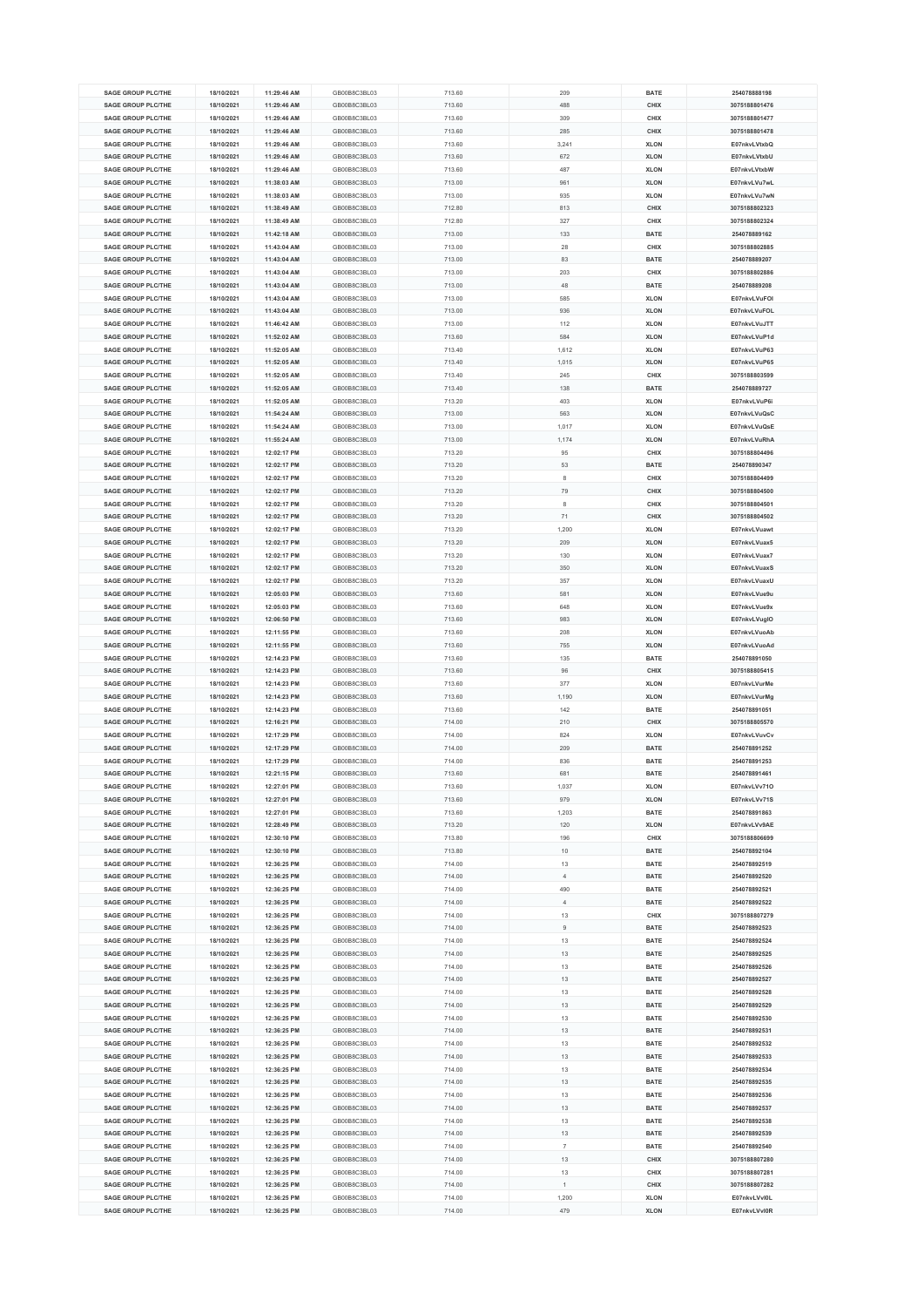| <b>SAGE GROUP PLC/THE</b> | 18/10/2021 | 12:36:25 PM  | GB00B8C3BL03 | 714.00 | 13     | <b>BATE</b> | 254078892541  |
|---------------------------|------------|--------------|--------------|--------|--------|-------------|---------------|
| <b>SAGE GROUP PLC/THE</b> | 18/10/2021 | 12:36:25 PM  | GB00B8C3BL03 | 714.00 | 13     | <b>BATE</b> | 254078892542  |
|                           |            |              |              |        |        |             |               |
| <b>SAGE GROUP PLC/THE</b> | 18/10/2021 | 12:36:25 PM  | GB00B8C3BL03 | 714.00 | 13     | <b>BATE</b> | 254078892543  |
| <b>SAGE GROUP PLC/THE</b> | 18/10/2021 | 12:36:25 PM  | GB00B8C3BL03 | 714.00 | 13     | <b>BATE</b> | 254078892544  |
| <b>SAGE GROUP PLC/THE</b> | 18/10/2021 | 12:36:25 PM  | GB00B8C3BL03 | 714.00 | 13     | <b>BATE</b> | 254078892545  |
| <b>SAGE GROUP PLC/THE</b> | 18/10/2021 | 12:36:25 PM  | GB00B8C3BL03 | 714.00 | 13     | <b>BATE</b> | 254078892546  |
|                           |            |              |              |        |        |             |               |
| <b>SAGE GROUP PLC/THE</b> | 18/10/2021 | 12:36:25 PM  | GB00B8C3BL03 | 714.00 | 13     | <b>BATE</b> | 254078892547  |
| <b>SAGE GROUP PLC/THE</b> | 18/10/2021 | 12:36:25 PM  | GB00B8C3BL03 | 714.00 | 13     | <b>BATE</b> | 254078892548  |
| <b>SAGE GROUP PLC/THE</b> | 18/10/2021 | 12:36:25 PM  | GB00B8C3BL03 | 714.00 | 13     | <b>BATE</b> | 254078892549  |
| <b>SAGE GROUP PLC/THE</b> | 18/10/2021 | 12:36:25 PM  | GB00B8C3BL03 | 714.00 | 13     | <b>BATE</b> | 254078892550  |
|                           |            |              |              |        |        |             |               |
| <b>SAGE GROUP PLC/THE</b> | 18/10/2021 | 12:36:25 PM  | GB00B8C3BL03 | 714.00 | 13     | <b>BATE</b> | 254078892551  |
| <b>SAGE GROUP PLC/THE</b> | 18/10/2021 | 12:36:25 PM  | GB00B8C3BL03 | 714.00 | 13     | <b>BATE</b> | 254078892552  |
| <b>SAGE GROUP PLC/THE</b> | 18/10/2021 | 12:36:25 PM  | GB00B8C3BL03 | 714.00 | 13     | <b>BATE</b> | 254078892553  |
| <b>SAGE GROUP PLC/THE</b> | 18/10/2021 | 12:36:25 PM  | GB00B8C3BL03 | 714.00 | 13     | <b>BATE</b> | 254078892554  |
|                           |            |              |              |        |        |             |               |
| <b>SAGE GROUP PLC/THE</b> | 18/10/2021 | 12:36:25 PM  | GB00B8C3BL03 | 714.00 | 13     | <b>BATE</b> | 254078892555  |
| <b>SAGE GROUP PLC/THE</b> | 18/10/2021 | 12:36:25 PM  | GB00B8C3BL03 | 714.00 | 13     | <b>BATE</b> | 254078892556  |
| <b>SAGE GROUP PLC/THE</b> | 18/10/2021 | 12:36:25 PM  | GB00B8C3BL03 | 714.00 | 13     | <b>BATE</b> | 254078892557  |
| SAGE GROUP PLC/THE        | 18/10/2021 | 12:36:25 PM  | GB00B8C3BL03 | 714.00 | 13     | <b>BATE</b> | 254078892558  |
|                           |            |              |              |        |        |             |               |
| <b>SAGE GROUP PLC/THE</b> | 18/10/2021 | 12:36:25 PM  | GB00B8C3BL03 | 714.00 | 13     | <b>BATE</b> | 254078892559  |
| <b>SAGE GROUP PLC/THE</b> | 18/10/2021 | 12:36:25 PM  | GB00B8C3BL03 | 714.00 | 13     | <b>BATE</b> | 254078892560  |
| <b>SAGE GROUP PLC/THE</b> | 18/10/2021 | 12:36:25 PM  | GB00B8C3BL03 | 714.00 | 13     | <b>BATE</b> | 254078892561  |
| <b>SAGE GROUP PLC/THE</b> | 18/10/2021 | 12:36:25 PM  | GB00B8C3BL03 | 714.00 | 13     | <b>BATE</b> | 254078892562  |
| <b>SAGE GROUP PLC/THE</b> | 18/10/2021 | 12:36:25 PM  | GB00B8C3BL03 | 714.00 | 13     | <b>BATE</b> | 254078892563  |
|                           |            |              |              |        |        |             |               |
| <b>SAGE GROUP PLC/THE</b> | 18/10/2021 | 12:36:25 PM  | GB00B8C3BL03 | 714.00 | 13     | <b>BATE</b> | 254078892564  |
| <b>SAGE GROUP PLC/THE</b> | 18/10/2021 | 12:36:25 PM  | GB00B8C3BL03 | 714.00 | 13     | <b>BATE</b> | 254078892565  |
| SAGE GROUP PLC/THE        | 18/10/2021 | 12:36:25 PM  | GB00B8C3BL03 | 714.00 | 13     | <b>BATE</b> | 254078892566  |
| <b>SAGE GROUP PLC/THE</b> | 18/10/2021 | 12:36:25 PM  | GB00B8C3BL03 | 714.00 | 13     | <b>BATE</b> | 254078892567  |
|                           |            |              |              |        |        |             |               |
| <b>SAGE GROUP PLC/THE</b> | 18/10/2021 | 12:36:25 PM  | GB00B8C3BL03 | 714.00 | 13     | <b>BATE</b> | 254078892568  |
| SAGE GROUP PLC/THE        | 18/10/2021 | 12:36:25 PM  | GB00B8C3BL03 | 714.00 | 13     | <b>BATE</b> | 254078892569  |
| <b>SAGE GROUP PLC/THE</b> | 18/10/2021 | 12:36:25 PM  | GB00B8C3BL03 | 714.00 | 13     | <b>BATE</b> | 254078892570  |
| <b>SAGE GROUP PLC/THE</b> | 18/10/2021 | 12:36:25 PM  | GB00B8C3BL03 | 714.00 | 13     | <b>BATE</b> | 254078892571  |
|                           |            |              |              |        |        |             |               |
| <b>SAGE GROUP PLC/THE</b> | 18/10/2021 | 12:36:25 PM  | GB00B8C3BL03 | 714.00 | 13     | <b>BATE</b> | 254078892572  |
| SAGE GROUP PLC/THE        | 18/10/2021 | 12:36:25 PM  | GB00B8C3BL03 | 714.00 | 13     | <b>BATE</b> | 254078892573  |
| <b>SAGE GROUP PLC/THE</b> | 18/10/2021 | 12:36:25 PM  | GB00B8C3BL03 | 714.00 | 13     | <b>BATE</b> | 254078892574  |
| <b>SAGE GROUP PLC/THE</b> | 18/10/2021 | 12:36:25 PM  | GB00B8C3BL03 | 714.00 | 13     | <b>BATE</b> | 254078892575  |
|                           |            |              |              |        |        |             |               |
| <b>SAGE GROUP PLC/THE</b> | 18/10/2021 | 12:36:25 PM  | GB00B8C3BL03 | 714.00 | 13     | <b>BATE</b> | 254078892576  |
| <b>SAGE GROUP PLC/THE</b> | 18/10/2021 | 12:36:25 PM  | GB00B8C3BL03 | 714.00 | 13     | <b>BATE</b> | 254078892577  |
| <b>SAGE GROUP PLC/THE</b> | 18/10/2021 | 12:36:25 PM  | GB00B8C3BL03 | 714.00 | 13     | <b>BATE</b> | 254078892578  |
| <b>SAGE GROUP PLC/THE</b> | 18/10/2021 | 12:36:25 PM  | GB00B8C3BL03 | 714.00 | $77\,$ | <b>XLON</b> | E07nkvLVvl0W  |
|                           |            |              |              |        |        |             |               |
| <b>SAGE GROUP PLC/THE</b> | 18/10/2021 | 12:36:25 PM  | GB00B8C3BL03 | 714.00 | 13     | CHIX        | 3075188807283 |
| <b>SAGE GROUP PLC/THE</b> | 18/10/2021 | 12:37:13 PM  | GB00B8C3BL03 | 714.00 | 1,226  | <b>XLON</b> | E07nkvLVvllm  |
| <b>SAGE GROUP PLC/THE</b> | 18/10/2021 | 12:37:13 PM  | GB00B8C3BL03 | 714.00 | 292    | <b>XLON</b> | E07nkvLVvlm0  |
| <b>SAGE GROUP PLC/THE</b> | 18/10/2021 | 12:37:13 PM  | GB00B8C3BL03 | 714.00 | 176    | <b>XLON</b> | E07nkvLVvlm8  |
| <b>SAGE GROUP PLC/THE</b> | 18/10/2021 | 12:38:35 PM  | GB00B8C3BL03 | 713.80 | 888    | <b>XLON</b> | E07nkvLVvKEu  |
|                           |            |              |              |        |        |             |               |
| <b>SAGE GROUP PLC/THE</b> | 18/10/2021 | 12:38:35 PM  | GB00B8C3BL03 | 713.80 | 182    | <b>XLON</b> | E07nkvLVvKEx  |
| <b>SAGE GROUP PLC/THE</b> | 18/10/2021 | 12:42:28 PM  | GB00B8C3BL03 | 713.40 | 735    | <b>XLON</b> | E07nkvLVvOlh  |
| <b>SAGE GROUP PLC/THE</b> | 18/10/2021 | 12:42:28 PM  | GB00B8C3BL03 | 713.40 | 232    | <b>XLON</b> | E07nkvLVvOlj  |
| <b>SAGE GROUP PLC/THE</b> | 18/10/2021 | 12:45:21 PM  | GB00B8C3BL03 | 713.40 | 1,636  | <b>XLON</b> | E07nkvLVvQvX  |
|                           |            |              |              |        |        |             |               |
| <b>SAGE GROUP PLC/THE</b> | 18/10/2021 | 12:45:21 PM  | GB00B8C3BL03 | 713.40 | 249    | CHIX        | 3075188807941 |
| <b>SAGE GROUP PLC/THE</b> | 18/10/2021 | 12:45:21 PM  | GB00B8C3BL03 | 713.40 | 140    | <b>BATE</b> | 254078893143  |
| <b>SAGE GROUP PLC/THE</b> | 18/10/2021 | 12:49:00 PM  | GB00B8C3BL03 | 713.60 | 1,045  | <b>XLON</b> | E07nkvLVvUwn  |
| <b>SAGE GROUP PLC/THE</b> | 18/10/2021 | 12:51:31 PM  | GB00B8C3BL03 | 713.60 | 1,177  | <b>XLON</b> | E07nkvLVvXcL  |
|                           |            |              |              |        |        |             |               |
| <b>SAGE GROUP PLC/THE</b> | 18/10/2021 | 12:52:05 PM  | GB00B8C3BL03 | 713.40 | 1,020  | <b>XLON</b> | E07nkvLVvY7k  |
| <b>SAGE GROUP PLC/THE</b> | 18/10/2021 | $1:01:45$ PM | GB00B8C3BL03 | 713.40 | 510    | <b>XLON</b> | E07nkvLVvIGo  |
| <b>SAGE GROUP PLC/THE</b> | 18/10/2021 | 1:01:45 PM   | GB00B8C3BL03 | 713.40 | 1,318  | <b>XLON</b> | E07nkvLVvlGq  |
| <b>SAGE GROUP PLC/THE</b> | 18/10/2021 | 1:01:45 PM   | GB00B8C3BL03 | 713.40 | 988    | <b>XLON</b> | E07nkvLVvlGu  |
| <b>SAGE GROUP PLC/THE</b> | 18/10/2021 | 1:01:45 PM   | GB00B8C3BL03 | 713.40 |        |             | 254078894408  |
|                           |            |              |              |        | 157    | <b>BATE</b> |               |
| <b>SAGE GROUP PLC/THE</b> | 18/10/2021 | 1:01:45 PM   | GB00B8C3BL03 | 713.40 | 278    | CHIX        | 3075188809572 |
| <b>SAGE GROUP PLC/THE</b> | 18/10/2021 | 1:01:45 PM   | GB00B8C3BL03 | 713.40 | 886    | CHIX        | 3075188809573 |
| <b>SAGE GROUP PLC/THE</b> | 18/10/2021 | 1:01:45 PM   | GB00B8C3BL03 | 713.40 | 115    | CHIX        | 3075188809574 |
| <b>SAGE GROUP PLC/THE</b> | 18/10/2021 | 1:02:43 PM   | GB00B8C3BL03 | 712.80 | 1,004  | <b>XLON</b> | E07nkvLVvnkQ  |
|                           |            |              |              |        |        |             |               |
| <b>SAGE GROUP PLC/THE</b> | 18/10/2021 | 1:10:08 PM   | GB00B8C3BL03 | 713.60 | 142    | <b>XLON</b> | E07nkvLVvzUC  |
| <b>SAGE GROUP PLC/THE</b> | 18/10/2021 | 1:10:08 PM   | GB00B8C3BL03 | 713.60 | 1,150  | <b>XLON</b> | E07nkvLVvzUE  |
| <b>SAGE GROUP PLC/THE</b> | 18/10/2021 | 1:10:08 PM   | GB00B8C3BL03 | 713.60 | 142    | <b>XLON</b> | E07nkvLVvzUI  |
| <b>SAGE GROUP PLC/THE</b> | 18/10/2021 | 1:10:11 PM   | GB00B8C3BL03 | 713.60 | 1,292  | <b>XLON</b> | E07nkvLVvzXh  |
| <b>SAGE GROUP PLC/THE</b> | 18/10/2021 | 1:10:16 PM   | GB00B8C3BL03 | 713.60 | 363    | <b>XLON</b> | E07nkvLVvzl2  |
| <b>SAGE GROUP PLC/THE</b> | 18/10/2021 | 1:10:54 PM   | GB00B8C3BL03 | 713.40 | 1,186  | <b>XLON</b> | E07nkvLVw10J  |
|                           |            |              |              |        |        |             |               |
| <b>SAGE GROUP PLC/THE</b> | 18/10/2021 | 1:13:27 PM   | GB00B8C3BL03 | 713.20 | 89     | <b>BATE</b> | 254078895557  |
| <b>SAGE GROUP PLC/THE</b> | 18/10/2021 | 1:13:27 PM   | GB00B8C3BL03 | 713.20 | 158    | CHIX        | 3075188810998 |
| <b>SAGE GROUP PLC/THE</b> | 18/10/2021 | 1:13:27 PM   | GB00B8C3BL03 | 713.20 | 570    | <b>XLON</b> | E07nkvLVw4T1  |
| <b>SAGE GROUP PLC/THE</b> | 18/10/2021 | 1:13:27 PM   | GB00B8C3BL03 | 713.20 | 469    | <b>XLON</b> | E07nkvLVw4T3  |
|                           |            |              |              |        |        |             |               |
| <b>SAGE GROUP PLC/THE</b> | 18/10/2021 | 1:19:13 PM   | GB00B8C3BL03 | 713.20 | 704    | <b>XLON</b> | E07nkvLVwBiE  |
| <b>SAGE GROUP PLC/THE</b> | 18/10/2021 | 1:19:13 PM   | GB00B8C3BL03 | 713.20 | 503    | <b>XLON</b> | E07nkvLVwBiJ  |
| <b>SAGE GROUP PLC/THE</b> | 18/10/2021 | 1:19:13 PM   | GB00B8C3BL03 | 713.20 | 1,209  | <b>XLON</b> | E07nkvLVwBiN  |
| SAGE GROUP PLC/THE        | 18/10/2021 | 1:19:25 PM   | GB00B8C3BL03 | 713.20 | 1,181  | <b>XLON</b> | E07nkvLVwCBp  |
|                           |            |              |              |        |        |             |               |
| <b>SAGE GROUP PLC/THE</b> | 18/10/2021 | 1:21:33 PM   | GB00B8C3BL03 | 713.40 | 1,168  | <b>XLON</b> | E07nkvLVwFdk  |
| <b>SAGE GROUP PLC/THE</b> | 18/10/2021 | 1:24:49 PM   | GB00B8C3BL03 | 713.00 | 1,243  | <b>XLON</b> | E07nkvLVwJuy  |
| <b>SAGE GROUP PLC/THE</b> | 18/10/2021 | 1:27:04 PM   | GB00B8C3BL03 | 712.80 | 1,099  | <b>XLON</b> | E07nkvLVwNOC  |
| <b>SAGE GROUP PLC/THE</b> | 18/10/2021 | 1:27:04 PM   | GB00B8C3BL03 | 712.80 | 94     | <b>BATE</b> | 254078896667  |
|                           |            |              |              |        |        |             |               |
| <b>SAGE GROUP PLC/THE</b> | 18/10/2021 | 1:27:04 PM   | GB00B8C3BL03 | 712.80 | 167    | CHIX        | 3075188812362 |
| <b>SAGE GROUP PLC/THE</b> | 18/10/2021 | 1:28:22 PM   | GB00B8C3BL03 | 712.40 | 1,039  | <b>XLON</b> | E07nkvLVwPP6  |
| <b>SAGE GROUP PLC/THE</b> | 18/10/2021 | 1:28:22 PM   | GB00B8C3BL03 | 712.40 | 89     | <b>BATE</b> | 254078896853  |
| <b>SAGE GROUP PLC/THE</b> | 18/10/2021 | 1:28:22 PM   | GB00B8C3BL03 | 712.40 | 158    | CHIX        | 3075188812594 |
| <b>SAGE GROUP PLC/THE</b> | 18/10/2021 | 1:31:31 PM   | GB00B8C3BL03 | 712.60 | 652    | <b>XLON</b> | E07nkvLVwUvr  |
|                           |            |              |              |        |        |             |               |
| <b>SAGE GROUP PLC/THE</b> | 18/10/2021 | 1:31:31 PM   | GB00B8C3BL03 | 712.60 | 409    | <b>XLON</b> | E07nkvLVwUw3  |
| <b>SAGE GROUP PLC/THE</b> | 18/10/2021 | 1:31:31 PM   | GB00B8C3BL03 | 712.60 | 91     | <b>BATE</b> | 254078897199  |
| <b>SAGE GROUP PLC/THE</b> | 18/10/2021 | 1:31:31 PM   | GB00B8C3BL03 | 712.60 | 161    | CHIX        | 3075188813017 |
| <b>SAGE GROUP PLC/THE</b> | 18/10/2021 | 1:33:26 PM   | GB00B8C3BL03 | 712.80 | 1,035  | <b>XLON</b> | E07nkvLVwXSy  |
|                           |            |              |              |        |        |             |               |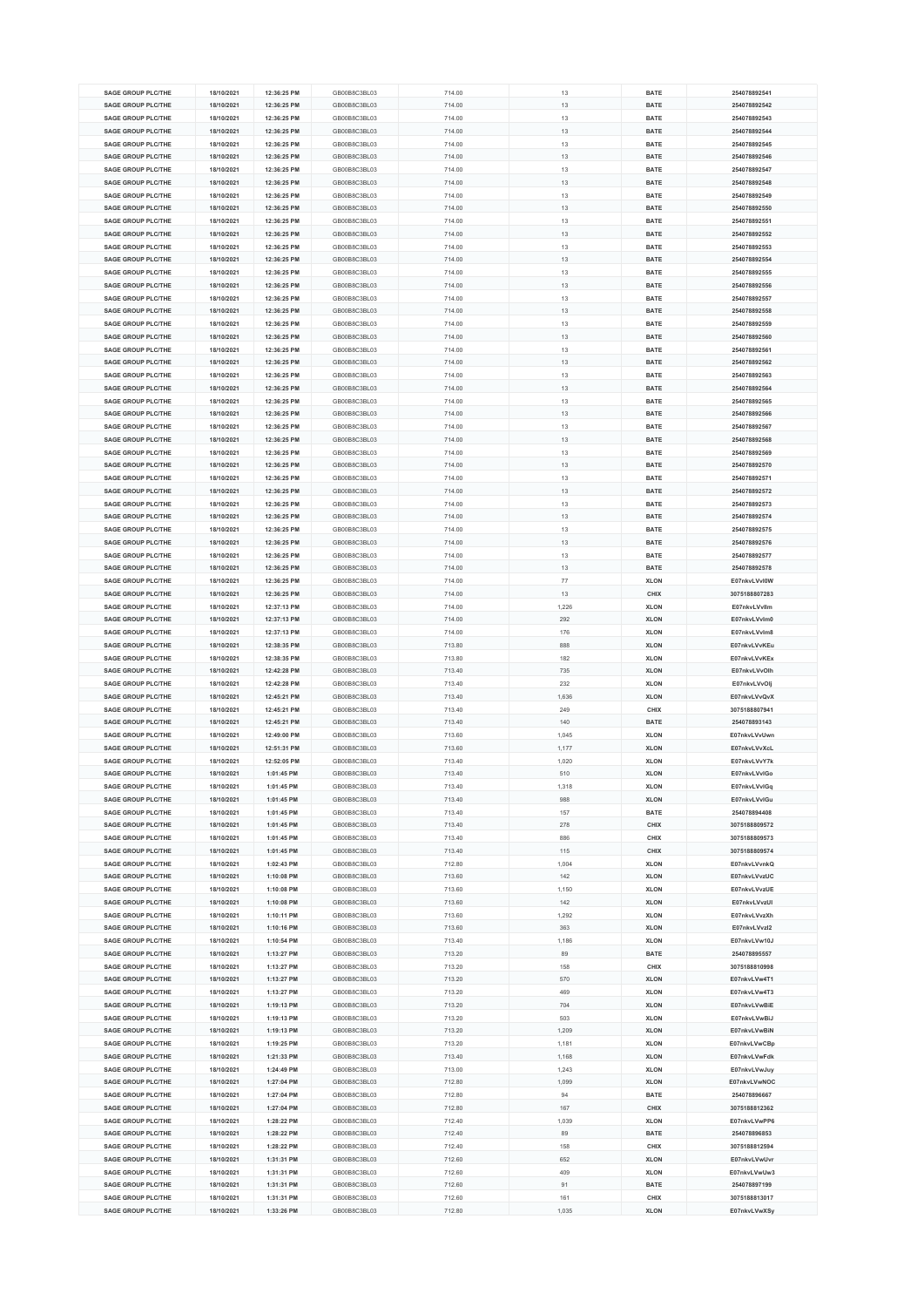| <b>SAGE GROUP PLC/THE</b>                              | 18/10/2021               | 1:33:26 PM               | GB00B8C3BL03                 | 712.80           | 89         | <b>BATE</b>         | 254078897414                  |
|--------------------------------------------------------|--------------------------|--------------------------|------------------------------|------------------|------------|---------------------|-------------------------------|
| <b>SAGE GROUP PLC/THE</b>                              |                          | 1:33:26 PM               | GB00B8C3BL03                 | 712.80           | 157        | CHIX                | 3075188813259                 |
|                                                        | 18/10/2021               |                          |                              |                  |            |                     |                               |
| <b>SAGE GROUP PLC/THE</b>                              | 18/10/2021               | 1:36:08 PM               | GB00B8C3BL03                 | 713.00           | 1,222      | <b>XLON</b>         | E07nkvLVwaPW                  |
| SAGE GROUP PLC/THE                                     | 18/10/2021               | 1:36:08 PM               | GB00B8C3BL03                 | 713.00           | 185        | CHIX                | 3075188813524                 |
| <b>SAGE GROUP PLC/THE</b>                              | 18/10/2021               | 1:36:08 PM               | GB00B8C3BL03                 | 713.00           | 105        | <b>BATE</b>         | 254078897642                  |
| <b>SAGE GROUP PLC/THE</b>                              |                          | 1:36:30 PM               | GB00B8C3BL03                 |                  | 159        | CHIX                | 3075188813559                 |
|                                                        | 18/10/2021               |                          |                              | 712.80           |            |                     |                               |
| <b>SAGE GROUP PLC/THE</b>                              | 18/10/2021               | 1:40:40 PM               | GB00B8C3BL03                 | 712.80           | 1,136      | <b>XLON</b>         | E07nkvLVwfvs                  |
| <b>SAGE GROUP PLC/THE</b>                              | 18/10/2021               | 1:40:40 PM               | GB00B8C3BL03                 | 712.80           | 56         | <b>XLON</b>         | E07nkvLVwfvu                  |
| <b>SAGE GROUP PLC/THE</b>                              | 18/10/2021               | 1:41:25 PM               | GB00B8C3BL03                 | 712.80           | 52         | <b>BATE</b>         | 254078898075                  |
| <b>SAGE GROUP PLC/THE</b>                              | 18/10/2021               | 1:41:25 PM               | GB00B8C3BL03                 | 712.80           | 55         | <b>BATE</b>         | 254078898076                  |
| <b>SAGE GROUP PLC/THE</b>                              |                          |                          | GB00B8C3BL03                 |                  |            |                     | 3075188814134                 |
|                                                        | 18/10/2021               | 1:41:25 PM               |                              | 712.80           | 190        | CHIX                |                               |
| <b>SAGE GROUP PLC/THE</b>                              | 18/10/2021               | 1:41:25 PM               | GB00B8C3BL03                 | 712.80           | 1,08       | <b>XLON</b>         | E07nkvLVwgcl                  |
| <b>SAGE GROUP PLC/THE</b>                              | 18/10/2021               | 1:41:25 PM               | GB00B8C3BL03                 | 712.80           | 234        | <b>XLON</b>         | E07nkvLVwgcp                  |
| <b>SAGE GROUP PLC/THE</b>                              | 18/10/2021               | 1:41:25 PM               | GB00B8C3BL03                 | 712.80           | 233        | <b>XLON</b>         | E07nkvLVwgcu                  |
| <b>SAGE GROUP PLC/THE</b>                              | 18/10/2021               | 1:43:06 PM               | GB00B8C3BL03                 | 712.80           | 92         | <b>BATE</b>         | 254078898214                  |
|                                                        |                          |                          |                              |                  |            |                     |                               |
| <b>SAGE GROUP PLC/THE</b>                              | 18/10/2021               | 1:43:06 PM               | GB00B8C3BL03                 | 712.80           | 164        | CHIX                | 3075188814300                 |
| <b>SAGE GROUP PLC/THE</b>                              | 18/10/2021               | 1:43:06 PM               | GB00B8C3BL03                 | 712.80           | 783        | <b>XLON</b>         | E07nkvLVwifv                  |
| <b>SAGE GROUP PLC/THE</b>                              | 18/10/2021               | 1:43:06 PM               | GB00B8C3BL03                 | 712.80           | 1,079      | <b>XLON</b>         | E07nkvLVwig5                  |
| <b>SAGE GROUP PLC/THE</b>                              | 18/10/2021               | 1:44:59 PM               | GB00B8C3BL03                 | 712.60           | 97         | <b>BATE</b>         | 254078898382                  |
| <b>SAGE GROUP PLC/THE</b>                              | 18/10/2021               | 1:44:59 PM               | GB00B8C3BL03                 | 712.60           | 1,136      | <b>XLON</b>         | E07nkvLVwl1p                  |
| <b>SAGE GROUP PLC/THE</b>                              | 18/10/2021               | 1:44:59 PM               | GB00B8C3BL03                 | 712.60           | 173        | CHIX                | 3075188814543                 |
|                                                        |                          |                          |                              |                  |            |                     |                               |
| <b>SAGE GROUP PLC/THE</b>                              | 18/10/2021               | 1:47:38 PM               | GB00B8C3BL03                 | 712.00           | 193        | CHIX                | 3075188815077                 |
| <b>SAGE GROUP PLC/THE</b>                              | 18/10/2021               | 1:47:38 PM               | GB00B8C3BL03                 | 712.00           | 109        | <b>BATE</b>         | 254078898770                  |
| <b>SAGE GROUP PLC/THE</b>                              | 18/10/2021               | 1:48:54 PM               | GB00B8C3BL03                 | 712.20           | 67         | <b>BATE</b>         | 254078898887                  |
| <b>SAGE GROUP PLC/THE</b>                              | 18/10/2021               | 1:48:54 PM               | GB00B8C3BL03                 | 712.20           | 22         | <b>BATE</b>         | 254078898888                  |
| <b>SAGE GROUP PLC/THE</b>                              | 18/10/2021               | 1:48:54 PM               | GB00B8C3BL03                 | 712.20           | 159        | CHIX                | 3075188815252                 |
|                                                        |                          |                          |                              |                  |            |                     |                               |
| <b>SAGE GROUP PLC/THE</b>                              | 18/10/2021               | 1:48:54 PM               | GB00B8C3BL03                 | 712.20           | 1,044      | <b>XLON</b>         | E07nkvLVwrsu                  |
| <b>SAGE GROUP PLC/THE</b>                              | 18/10/2021               | 1:50:14 PM               | GB00B8C3BL03                 | 712.00           | 12         | <b>BATE</b>         | 254078899006                  |
| <b>SAGE GROUP PLC/THE</b>                              | 18/10/2021               | 1:50:14 PM               | GB00B8C3BL03                 | 712.00           | 192        | CHIX                | 3075188815395                 |
| <b>SAGE GROUP PLC/THE</b>                              | 18/10/2021               | 1:50:14 PM               | GB00B8C3BL03                 | 712.00           | 97         | <b>BATE</b>         | 254078899007                  |
| SAGE GROUP PLC/THE                                     | 18/10/2021               | 1:50:15 PM               | GB00B8C3BL03                 |                  |            |                     | E07nkvLVwtsP                  |
|                                                        |                          |                          |                              | 712.00           | 1,136      | <b>XLON</b>         |                               |
| <b>SAGE GROUP PLC/THE</b>                              | 18/10/2021               | 1:50:15 PM               | GB00B8C3BL03                 | 712.00           | 133        | <b>XLON</b>         | E07nkvLVwtsS                  |
| SAGE GROUP PLC/THE                                     | 18/10/2021               | 1:54:45 PM               | GB00B8C3BL03                 | 712.60           | 406        | CHIX                | 3075188815966                 |
| <b>SAGE GROUP PLC/THE</b>                              | 18/10/2021               | 1:54:45 PM               | GB00B8C3BL03                 | 712.60           | 229        | <b>BATE</b>         | 254078899408                  |
| SAGE GROUP PLC/THE                                     | 18/10/2021               | 1:54:45 PM               | GB00B8C3BL03                 | 712.60           | 2,668      | <b>XLON</b>         | E07nkvLVx1PG                  |
|                                                        |                          |                          |                              |                  |            |                     | 3075188816411                 |
| <b>SAGE GROUP PLC/THE</b>                              | 18/10/2021               | 1:57:50 PM               | GB00B8C3BL03                 | 712.60           | 197        | CHIX                |                               |
| <b>SAGE GROUP PLC/THE</b>                              | 18/10/2021               | 1:57:50 PM               | GB00B8C3BL03                 | 712.60           | 111        | <b>BATE</b>         | 254078899762                  |
| <b>SAGE GROUP PLC/THE</b>                              | 18/10/2021               | 1:57:50 PM               | GB00B8C3BL03                 | 712.60           | 1,298      | <b>XLON</b>         | E07nkvLVx5Xx                  |
| <b>SAGE GROUP PLC/THE</b>                              | 18/10/2021               | 1:59:56 PM               | GB00B8C3BL03                 | 712.80           | 1,269      | <b>XLON</b>         | E07nkvLVx8mo                  |
| <b>SAGE GROUP PLC/THE</b>                              | 18/10/2021               | 1:59:56 PM               | GB00B8C3BL03                 | 712.80           | 193        | CHIX                | 3075188816716                 |
| <b>SAGE GROUP PLC/THE</b>                              | 18/10/2021               | 1:59:56 PM               | GB00B8C3BL03                 | 712.80           | 109        | <b>BATE</b>         | 254078899995                  |
|                                                        |                          |                          |                              |                  |            |                     |                               |
| <b>SAGE GROUP PLC/THE</b>                              | 18/10/2021               | 2:03:26 PM               | GB00B8C3BL03                 | 713.20           | 204        | <b>BATE</b>         | 254078900514                  |
| <b>SAGE GROUP PLC/THE</b>                              | 18/10/2021               | 2:03:26 PM               | GB00B8C3BL03                 | 713.20           | 66         | CHIX                | 3075188817343                 |
| <b>SAGE GROUP PLC/THE</b>                              | 18/10/2021               | 2:03:26 PM               | GB00B8C3BL03                 | 713.20           | 296        | CHIX                | 3075188817344                 |
| <b>SAGE GROUP PLC/THE</b>                              | 18/10/2021               | 2:03:26 PM               | GB00B8C3BL03                 | 713.20           | 2,378      | <b>XLON</b>         | E07nkvLVxELO                  |
| <b>SAGE GROUP PLC/THE</b>                              | 18/10/2021               | 2:10:18 PM               | GB00B8C3BL03                 | 713.80           | 179        | <b>BATE</b>         | 254078901119                  |
|                                                        |                          |                          |                              |                  |            |                     |                               |
| <b>SAGE GROUP PLC/THE</b>                              | 18/10/2021               | 2:10:18 PM               | GB00B8C3BL03                 | 713.80           | 536        | CHIX                | 3075188818112                 |
| <b>SAGE GROUP PLC/THE</b>                              | 18/10/2021               | 2:10:18 PM               | GB00B8C3BL03                 | 713.80           | 198        | CHIX                | 3075188818114                 |
| <b>SAGE GROUP PLC/THE</b>                              | 18/10/2021               | 2:10:18 PM               | GB00B8C3BL03                 | 713.80           | 124        | <b>BATE</b>         | 254078901120                  |
| SAGE GROUP PLC/THE                                     | 18/10/2021               | 2:10:18 PM               | GB00B8C3BL03                 | 713.80           | 112        | <b>BATE</b>         | 254078901122                  |
| <b>SAGE GROUP PLC/THE</b>                              | 18/10/2021               | 2:10:18 PM               | GB00B8C3BL03                 | 713.80           | 3,525      | <b>XLON</b>         | E07nkvLVxNdC                  |
| SAGE GROUP PLC/THE                                     |                          |                          |                              |                  |            |                     |                               |
|                                                        | 18/10/2021               | 2:10:18 PM               | GB00B8C3BL03                 | 713.80           | 1,307      | <b>XLON</b>         | E07nkvLVxNdG                  |
| <b>SAGE GROUP PLC/THE</b>                              | 18/10/2021               | 2:12:39 PM               | GB00B8C3BL03                 | 713.80           | 189        | CHIX                | 3075188818407                 |
| <b>SAGE GROUP PLC/THE</b>                              | 18/10/2021               | 2:12:39 PM               | GB00B8C3BL03                 | 713.80           | 350        | <b>XLON</b>         | E07nkvLVxOsA                  |
| <b>SAGE GROUP PLC/THE</b>                              | 18/10/2021               | 2:12:39 PM               | GB00B8C3BL03                 | 713.80           | 320        | CHIX                | 3075188818408                 |
| <b>SAGE GROUP PLC/THE</b>                              | 18/10/2021               | 2:17:06 PM               | GB00B8C3BL03                 | 714.20           | 212        | <b>XLON</b>         | E07nkvLVxWNY                  |
| <b>SAGE GROUP PLC/THE</b>                              | 18/10/2021               | 2:17:06 PM               | GB00B8C3BL03                 | 714.20           | 1,621      | <b>XLON</b>         | E07nkvLVxWNa                  |
|                                                        |                          |                          |                              |                  |            |                     |                               |
| <b>SAGE GROUP PLC/THE</b>                              | 18/10/2021               | 2:17:06 PM               | GB00B8C3BL03                 | 714.20           | 1,310      | <b>XLON</b>         | E07nkvLVxWNc                  |
| <b>SAGE GROUP PLC/THE</b>                              | 18/10/2021               | 2:17:06 PM               | GB00B8C3BL03                 | 714.20           | $\sqrt{2}$ | <b>BATE</b>         | 254078901762                  |
| <b>SAGE GROUP PLC/THE</b>                              | 18/10/2021               | 2:17:06 PM               | GB00B8C3BL03                 | 714.20           | 279        | CHIX                | 3075188818879                 |
| <b>SAGE GROUP PLC/THE</b>                              | 18/10/2021               | 2:17:06 PM               | GB00B8C3BL03                 | 714.20           | 199        | CHIX                | 3075188818880                 |
| <b>SAGE GROUP PLC/THE</b>                              | 18/10/2021               | 2:17:06 PM               | GB00B8C3BL03                 | 714.20           | 155        | <b>BATE</b>         | 254078901763                  |
| SAGE GROUP PLC/THE                                     |                          | 2:17:06 PM               | GB00B8C3BL03                 |                  |            | <b>BATE</b>         | 254078901765                  |
|                                                        | 18/10/2021               |                          |                              | 714.20           | 112        |                     |                               |
| <b>SAGE GROUP PLC/THE</b>                              | 18/10/2021               | 2:18:08 PM               | GB00B8C3BL03                 | 713.80           | 1,213      | <b>XLON</b>         | E07nkvLVxY7B                  |
| <b>SAGE GROUP PLC/THE</b>                              | 18/10/2021               | 2:20:50 PM               | GB00B8C3BL03                 | 714.40           | 113        | <b>BATE</b>         | 254078902212                  |
| <b>SAGE GROUP PLC/THE</b>                              | 18/10/2021               | 2:20:50 PM               | GB00B8C3BL03                 | 714.40           | 200        | CHIX                | 3075188819446                 |
| <b>SAGE GROUP PLC/THE</b>                              | 18/10/2021               | 2:20:50 PM               | GB00B8C3BL03                 | 714.40           | 1,316      | <b>XLON</b>         | E07nkvLVxclG                  |
| <b>SAGE GROUP PLC/THE</b>                              | 18/10/2021               | 2:23:09 PM               | GB00B8C3BL03                 | 714.20           | 984        | <b>XLON</b>         | E07nkvLVxh2n                  |
| <b>SAGE GROUP PLC/THE</b>                              | 18/10/2021               | 2:23:09 PM               | GB00B8C3BL03                 | 714.20           | 363        | <b>XLON</b>         | E07nkvLVxh2t                  |
|                                                        |                          |                          |                              |                  |            |                     |                               |
| <b>SAGE GROUP PLC/THE</b>                              | 18/10/2021               | 2:23:09 PM               | GB00B8C3BL03                 | 714.20           | 116        | <b>BATE</b>         | 254078902587                  |
| <b>SAGE GROUP PLC/THE</b>                              |                          |                          |                              |                  |            |                     | 3075188819967                 |
|                                                        | 18/10/2021               | 2:23:09 PM               | GB00B8C3BL03                 | 714.20           | 204        | CHIX                |                               |
| <b>SAGE GROUP PLC/THE</b>                              | 18/10/2021               | 2:23:10 PM               | GB00B8C3BL03                 | 714.00           | 920        | <b>XLON</b>         | E07nkvLVxhBT                  |
| <b>SAGE GROUP PLC/THE</b>                              | 18/10/2021               | 2:23:10 PM               | GB00B8C3BL03                 | 714.00           | 538        | <b>XLON</b>         | E07nkvLVxhBV                  |
|                                                        |                          |                          |                              |                  |            |                     |                               |
| <b>SAGE GROUP PLC/THE</b>                              | 18/10/2021               | 2:23:10 PM               | GB00B8C3BL03                 | 714.00           | 222        | CHIX                | 3075188819982                 |
| <b>SAGE GROUP PLC/THE</b>                              | 18/10/2021               | 2:23:10 PM               | GB00B8C3BL03                 | 714.00           | 110        | <b>BATE</b>         | 254078902600                  |
| <b>SAGE GROUP PLC/THE</b>                              | 18/10/2021               | 2:23:10 PM               | GB00B8C3BL03                 | 714.00           | 15         | <b>XLON</b>         | E07nkvLVxhC3                  |
| <b>SAGE GROUP PLC/THE</b>                              | 18/10/2021               | 2:27:39 PM               | GB00B8C3BL03                 | 714.20           | 51         | <b>BATE</b>         | 254078903177                  |
| <b>SAGE GROUP PLC/THE</b>                              | 18/10/2021               | 2:27:39 PM               | GB00B8C3BL03                 | 714.20           | 87         | <b>BATE</b>         | 254078903178                  |
|                                                        |                          |                          |                              |                  |            |                     |                               |
| <b>SAGE GROUP PLC/THE</b>                              | 18/10/2021               | 2:27:39 PM               | GB00B8C3BL03                 | 714.20           | 244        | CHIX                | 3075188820671                 |
| <b>SAGE GROUP PLC/THE</b>                              | 18/10/2021               | 2:27:39 PM               | GB00B8C3BL03                 | 714.20           | 135        | <b>BATE</b>         | 254078903179                  |
| <b>SAGE GROUP PLC/THE</b>                              | 18/10/2021               | 2:27:39 PM               | GB00B8C3BL03                 | 714.20           | 238        | CHIX                | 3075188820673                 |
| <b>SAGE GROUP PLC/THE</b>                              | 18/10/2021               | 2:27:39 PM               | GB00B8C3BL03                 | 714.20           | 1,608      | <b>XLON</b>         | E07nkvLVxotm                  |
| <b>SAGE GROUP PLC/THE</b>                              | 18/10/2021               | 2:27:39 PM               | GB00B8C3BL03                 | 714.20           | 350        | <b>XLON</b>         | E07nkvLVxou2                  |
| <b>SAGE GROUP PLC/THE</b>                              | 18/10/2021               | 2:27:39 PM               | GB00B8C3BL03                 | 714.20           | 1,218      | <b>XLON</b>         | E07nkvLVxou8                  |
|                                                        |                          |                          |                              |                  |            |                     |                               |
| <b>SAGE GROUP PLC/THE</b>                              | 18/10/2021               | 2:29:37 PM               | GB00B8C3BL03                 | 714.20           | 249        | CHIX                | 3075188821060                 |
| <b>SAGE GROUP PLC/THE</b>                              | 18/10/2021               | 2:29:37 PM               | GB00B8C3BL03                 | 714.20           | 179        | <b>BATE</b>         | 254078903448                  |
| <b>SAGE GROUP PLC/THE</b><br><b>SAGE GROUP PLC/THE</b> | 18/10/2021<br>18/10/2021 | 2:29:37 PM<br>2:29:37 PM | GB00B8C3BL03<br>GB00B8C3BL03 | 714.20<br>714.20 | 19<br>102  | <b>BATE</b><br>CHIX | 254078903449<br>3075188821061 |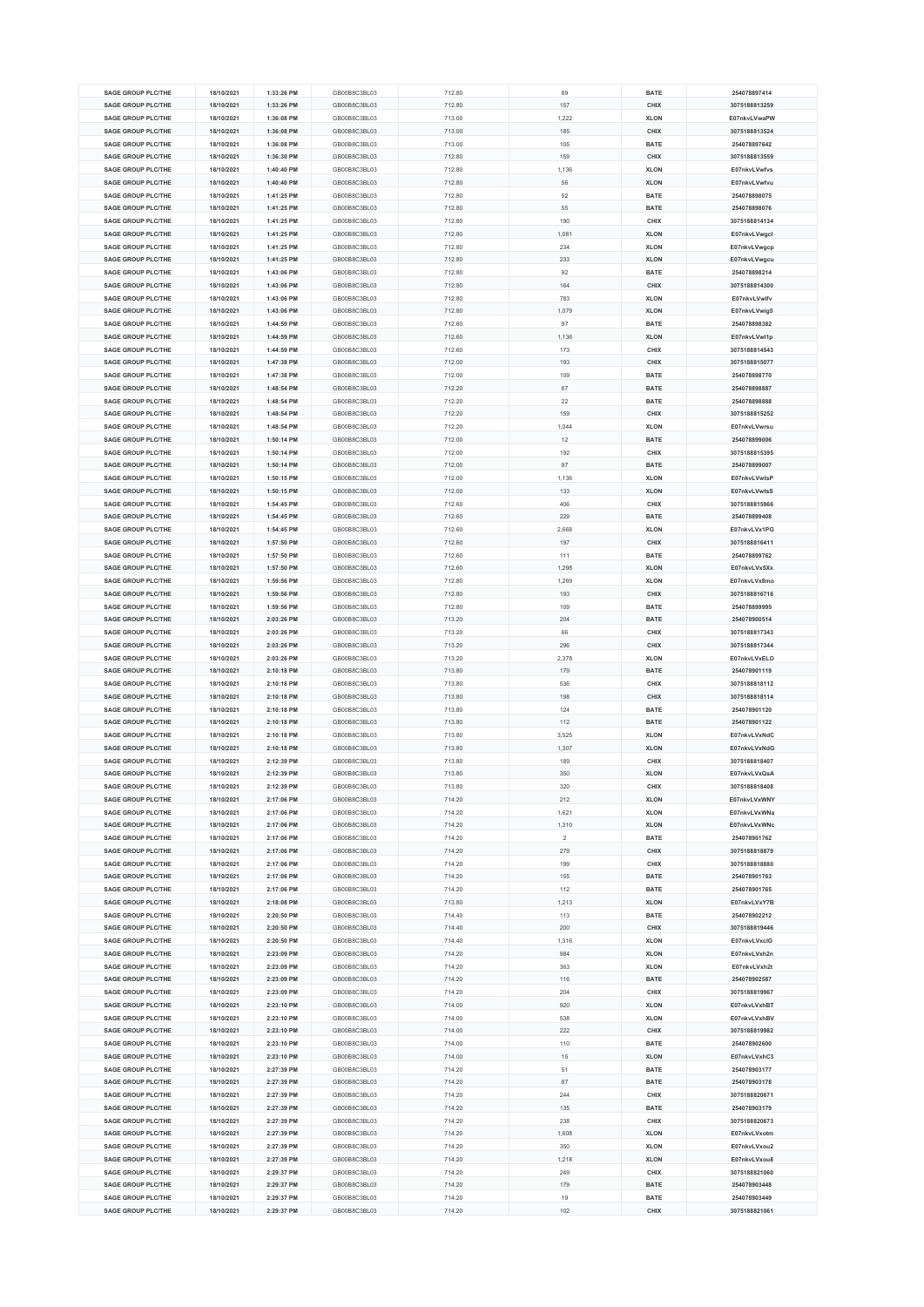| <b>SAGE GROUP PLC/THE</b> | 18/10/2021 | 2:29:37 PM | GB00B8C3BL03 | 714.20 | 2,306 | <b>XLON</b> | E07nkvLVxsix  |
|---------------------------|------------|------------|--------------|--------|-------|-------------|---------------|
|                           |            |            |              |        |       |             |               |
| <b>SAGE GROUP PLC/THE</b> | 18/10/2021 | 2:31:13 PM | GB00B8C3BL03 | 713.80 | 2,302 | <b>XLON</b> | E07nkvLVy1Fg  |
| <b>SAGE GROUP PLC/THE</b> | 18/10/2021 | 2:31:13 PM | GB00B8C3BL03 | 713.80 | 349   | CHIX        | 3075188821643 |
| <b>SAGE GROUP PLC/THE</b> | 18/10/2021 | 2:31:13 PM | GB00B8C3BL03 | 713.80 | 198   | <b>XLON</b> | E07nkvLVy1GG  |
| <b>SAGE GROUP PLC/THE</b> | 18/10/2021 | 2:33:45 PM | GB00B8C3BL03 | 714.20 | 2,234 | <b>XLON</b> | E07nkvLVyBmj  |
| <b>SAGE GROUP PLC/THE</b> | 18/10/2021 | 2:33:45 PM | GB00B8C3BL03 |        | 339   |             | 3075188822427 |
|                           |            |            |              | 714.20 |       | CHIX        |               |
| <b>SAGE GROUP PLC/THE</b> | 18/10/2021 | 2:33:45 PM | GB00B8C3BL03 | 714.20 | 192   | <b>BATE</b> | 254078904472  |
| <b>SAGE GROUP PLC/THE</b> | 18/10/2021 | 2:35:35 PM | GB00B8C3BL03 | 713.40 | 313   | CHIX        | 3075188823028 |
| <b>SAGE GROUP PLC/THE</b> | 18/10/2021 | 2:35:35 PM | GB00B8C3BL03 | 713.40 | 177   | <b>BATE</b> | 254078904944  |
| <b>SAGE GROUP PLC/THE</b> | 18/10/2021 | 2:35:39 PM | GB00B8C3BL03 | 713.40 | 2.063 | <b>XLON</b> | E07nkvLVyJyy  |
|                           |            |            |              |        |       |             |               |
| <b>SAGE GROUP PLC/THE</b> | 18/10/2021 | 2:37:32 PM | GB00B8C3BL03 | 713.60 | 1,756 | <b>XLON</b> | E07nkvLVySII  |
| <b>SAGE GROUP PLC/THE</b> | 18/10/2021 | 2:37:32 PM | GB00B8C3BL03 | 713.60 | 267   | CHIX        | 3075188823674 |
| <b>SAGE GROUP PLC/THE</b> | 18/10/2021 | 2:37:32 PM | GB00B8C3BL03 | 713.60 | 151   | <b>BATE</b> | 254078905438  |
| <b>SAGE GROUP PLC/THE</b> | 18/10/2021 | 2:39:16 PM | GB00B8C3BL03 | 714.00 | 1,837 | <b>XLON</b> | E07nkvLVyZYk  |
| <b>SAGE GROUP PLC/THE</b> | 18/10/2021 | 2:39:16 PM | GB00B8C3BL03 | 714.00 | 279   | CHIX        | 3075188824124 |
|                           |            |            |              |        |       |             |               |
| <b>SAGE GROUP PLC/THE</b> | 18/10/2021 | 2:39:16 PM | GB00B8C3BL03 | 714.00 | 158   | <b>BATE</b> | 254078905792  |
| <b>SAGE GROUP PLC/THE</b> | 18/10/2021 | 2:42:50 PM | GB00B8C3BL03 | 715.00 | 402   | <b>XLON</b> | E07nkvLVypq0  |
| <b>SAGE GROUP PLC/THE</b> | 18/10/2021 | 2:42:50 PM | GB00B8C3BL03 | 715.00 | 333   | <b>XLON</b> | E07nkvLVypq2  |
| <b>SAGE GROUP PLC/THE</b> | 18/10/2021 | 2:42:50 PM | GB00B8C3BL03 | 715.00 | 1,252 | <b>XLON</b> | E07nkvLVypq5  |
| <b>SAGE GROUP PLC/THE</b> | 18/10/2021 | 2:42:50 PM | GB00B8C3BL03 | 715.00 | 274   | CHIX        | 3075188825060 |
|                           |            |            |              |        |       |             |               |
| <b>SAGE GROUP PLC/THE</b> | 18/10/2021 | 2:42:50 PM | GB00B8C3BL03 | 715.00 | 171   | <b>BATE</b> | 254078906508  |
| <b>SAGE GROUP PLC/THE</b> | 18/10/2021 | 2:42:50 PM | GB00B8C3BL03 | 715.00 | 28    | <b>CHIX</b> | 3075188825061 |
| <b>SAGE GROUP PLC/THE</b> | 18/10/2021 | 2:44:01 PM | GB00B8C3BL03 | 715.20 | 43    | <b>BATE</b> | 254078906778  |
| <b>SAGE GROUP PLC/THE</b> | 18/10/2021 | 2:44:01 PM | GB00B8C3BL03 | 715.20 | 22    | CHIX        | 3075188825424 |
| <b>SAGE GROUP PLC/THE</b> | 18/10/2021 | 2:44:01 PM | GB00B8C3BL03 | 715.20 | 49    | <b>BATE</b> | 254078906779  |
|                           |            |            |              |        |       |             |               |
| <b>SAGE GROUP PLC/THE</b> | 18/10/2021 | 2:44:01 PM | GB00B8C3BL03 | 715.20 | 84    | <b>BATE</b> | 254078906780  |
| <b>SAGE GROUP PLC/THE</b> | 18/10/2021 | 2:44:01 PM | GB00B8C3BL03 | 715.20 | 116   | CHIX        | 3075188825425 |
| <b>SAGE GROUP PLC/THE</b> | 18/10/2021 | 2:44:01 PM | GB00B8C3BL03 | 715.20 | 142   | <b>XLON</b> | E07nkvLVyume  |
| <b>SAGE GROUP PLC/THE</b> | 18/10/2021 | 2:44:01 PM | GB00B8C3BL03 | 715.20 | 202   | <b>XLON</b> | E07nkvLVyumh  |
| <b>SAGE GROUP PLC/THE</b> | 18/10/2021 | 2:44:01 PM | GB00B8C3BL03 | 715.20 | 1,702 | <b>XLON</b> |               |
|                           |            |            |              |        |       |             | E07nkvLVyumk  |
| <b>SAGE GROUP PLC/THE</b> | 18/10/2021 | 2:44:01 PM | GB00B8C3BL03 | 715.20 | 173   | CHIX        | 3075188825426 |
| <b>SAGE GROUP PLC/THE</b> | 18/10/2021 | 2:45:42 PM | GB00B8C3BL03 | 714.40 | 166   | <b>BATE</b> | 254078907098  |
| <b>SAGE GROUP PLC/THE</b> | 18/10/2021 | 2:46:04 PM | GB00B8C3BL03 | 714.40 | 1,933 | <b>XLON</b> | E07nkvLVz2MQ  |
| <b>SAGE GROUP PLC/THE</b> | 18/10/2021 | 2:46:04 PM | GB00B8C3BL03 | 714.40 | 294   | CHIX        | 3075188825885 |
| <b>SAGE GROUP PLC/THE</b> | 18/10/2021 | 2:48:56 PM | GB00B8C3BL03 | 715.00 |       |             | E07nkvLVzCdF  |
|                           |            |            |              |        | 2,023 | <b>XLON</b> |               |
| <b>SAGE GROUP PLC/THE</b> | 18/10/2021 | 2:48:56 PM | GB00B8C3BL03 | 715.00 | 174   | <b>BATE</b> | 254078907706  |
| <b>SAGE GROUP PLC/THE</b> | 18/10/2021 | 2:48:56 PM | GB00B8C3BL03 | 715.00 | 203   | CHIX        | 3075188826570 |
| <b>SAGE GROUP PLC/THE</b> | 18/10/2021 | 2:48:56 PM | GB00B8C3BL03 | 715.00 | 93    | CHIX        | 3075188826571 |
| <b>SAGE GROUP PLC/THE</b> | 18/10/2021 | 2:48:56 PM | GB00B8C3BL03 | 715.00 | 11    | <b>XLON</b> | E07nkvLVzCdd  |
| <b>SAGE GROUP PLC/THE</b> | 18/10/2021 | 2:50:10 PM | GB00B8C3BL03 | 715.20 | 79    | CHIX        | 3075188826943 |
|                           |            |            |              |        |       |             |               |
| <b>SAGE GROUP PLC/THE</b> | 18/10/2021 | 2:50:10 PM | GB00B8C3BL03 | 715.20 | 79    | CHIX        | 3075188826945 |
| <b>SAGE GROUP PLC/THE</b> | 18/10/2021 | 2:50:10 PM | GB00B8C3BL03 | 715.20 | 79    | CHIX        | 3075188826946 |
| <b>SAGE GROUP PLC/THE</b> | 18/10/2021 | 2:50:10 PM | GB00B8C3BL03 | 715.20 | 79    | CHIX        | 3075188826947 |
| <b>SAGE GROUP PLC/THE</b> | 18/10/2021 | 2:50:10 PM | GB00B8C3BL03 | 715.20 | 79    | CHIX        | 3075188826948 |
| <b>SAGE GROUP PLC/THE</b> | 18/10/2021 | 2:50:10 PM | GB00B8C3BL03 |        |       | CHIX        | 3075188826949 |
|                           |            |            |              | 715.20 | 79    |             |               |
| <b>SAGE GROUP PLC/THE</b> | 18/10/2021 | 2:50:10 PM | GB00B8C3BL03 | 715.20 | 79    | CHIX        | 3075188826950 |
| <b>SAGE GROUP PLC/THE</b> | 18/10/2021 | 2:50:10 PM | GB00B8C3BL03 | 715.20 | 79    | CHIX        | 3075188826951 |
| <b>SAGE GROUP PLC/THE</b> | 18/10/2021 | 2:50:10 PM | GB00B8C3BL03 | 715.20 | 79    | CHIX        | 3075188826952 |
| SAGE GROUP PLC/THE        | 18/10/2021 | 2:50:10 PM | GB00B8C3BL03 | 715.20 | 79    | CHIX        | 3075188826953 |
| <b>SAGE GROUP PLC/THE</b> | 18/10/2021 | 2:50:10 PM | GB00B8C3BL03 | 715.20 | 79    | CHIX        | 3075188826954 |
|                           |            |            |              |        |       |             |               |
| <b>SAGE GROUP PLC/THE</b> | 18/10/2021 | 2:50:10 PM | GB00B8C3BL03 | 715.20 | 79    | CHIX        | 3075188826955 |
| <b>SAGE GROUP PLC/THE</b> | 18/10/2021 | 2:50:10 PM | GB00B8C3BL03 | 715.20 | 79    | CHIX        | 3075188826956 |
| <b>SAGE GROUP PLC/THE</b> | 18/10/2021 | 2:50:10 PM | GB00B8C3BL03 | 715.20 | 79    | CHIX        | 3075188826957 |
| <b>SAGE GROUP PLC/THE</b> | 18/10/2021 | 2:50:10 PM | GB00B8C3BL03 | 715.20 | 79    | CHIX        | 3075188826958 |
| <b>SAGE GROUP PLC/THE</b> | 18/10/2021 | 2:50:10 PM | GB00B8C3BL03 | 715.20 | 54    | CHIX        | 3075188826959 |
|                           |            |            |              |        |       |             |               |
| <b>SAGE GROUP PLC/THE</b> | 18/10/2021 | 2:50:10 PM | GB00B8C3BL03 | 715.20 | 43    | <b>BATE</b> | 254078908007  |
| <b>SAGE GROUP PLC/THE</b> | 18/10/2021 | 2:50:10 PM | GB00B8C3BL03 | 715.20 | 1,200 | <b>XLON</b> | E07nkvLVzHOk  |
| SAGE GROUP PLC/THE        | 18/10/2021 | 2:50:10 PM | GB00B8C3BL03 | 715.20 | 243   | <b>XLON</b> | E07nkvLVzHOw  |
| <b>SAGE GROUP PLC/THE</b> | 18/10/2021 | 2:52:16 PM | GB00B8C3BL03 | 714.80 | 157   | <b>BATE</b> | 254078908434  |
| <b>SAGE GROUP PLC/THE</b> | 18/10/2021 | 2:52:16 PM | GB00B8C3BL03 | 714.80 | 277   | CHIX        | 3075188827453 |
| <b>SAGE GROUP PLC/THE</b> | 18/10/2021 | 2:52:16 PM | GB00B8C3BL03 | 714.80 | 1,827 | <b>XLON</b> | E07nkvLVzPlb  |
|                           |            |            |              |        |       |             |               |
| <b>SAGE GROUP PLC/THE</b> | 18/10/2021 | 2:55:52 PM | GB00B8C3BL03 | 714.80 | 468   | <b>XLON</b> | E07nkvLVzapv  |
| <b>SAGE GROUP PLC/THE</b> | 18/10/2021 | 2:55:52 PM | GB00B8C3BL03 | 714.80 | 101   | CHIX        | 3075188828046 |
| <b>SAGE GROUP PLC/THE</b> | 18/10/2021 | 2:55:52 PM | GB00B8C3BL03 | 714.80 | 115   | BATE        | 254078908908  |
| <b>SAGE GROUP PLC/THE</b> | 18/10/2021 | 2:55:52 PM | GB00B8C3BL03 | 714.80 | 412   | CHIX        | 3075188828047 |
| <b>SAGE GROUP PLC/THE</b> | 18/10/2021 | 2:55:52 PM | GB00B8C3BL03 | 714.80 | 175   | BATE        | 254078908909  |
| <b>SAGE GROUP PLC/THE</b> | 18/10/2021 | 2:55:52 PM | GB00B8C3BL03 | 714.80 | 2,905 | <b>XLON</b> | E07nkvLVzapx  |
|                           |            |            |              |        |       |             |               |
| <b>SAGE GROUP PLC/THE</b> | 18/10/2021 | 2:56:36 PM | GB00B8C3BL03 | 714.80 | 1,038 | <b>XLON</b> | E07nkvLVzdmV  |
| <b>SAGE GROUP PLC/THE</b> | 18/10/2021 | 2:56:36 PM | GB00B8C3BL03 | 714.80 | 51    | <b>XLON</b> | E07nkvLVzdmY  |
| <b>SAGE GROUP PLC/THE</b> | 18/10/2021 | 2:56:36 PM | GB00B8C3BL03 | 714.80 | 5     | <b>XLON</b> | E07nkvLVzdmb  |
| <b>SAGE GROUP PLC/THE</b> | 18/10/2021 | 2:57:11 PM | GB00B8C3BL03 | 714.80 | 981   | <b>XLON</b> | E07nkvLVzffl  |
| <b>SAGE GROUP PLC/THE</b> | 18/10/2021 | 2:59:10 PM | GB00B8C3BL03 | 714.80 | 888   | <b>XLON</b> | E07nkvLVzkrr  |
|                           |            |            |              |        |       |             |               |
| <b>SAGE GROUP PLC/THE</b> | 18/10/2021 | 2:59:10 PM | GB00B8C3BL03 | 714.80 | 106   | <b>XLON</b> | E07nkvLVzkrv  |
| <b>SAGE GROUP PLC/THE</b> | 18/10/2021 | 2:59:33 PM | GB00B8C3BL03 | 714.60 | 212   | CHIX        | 3075188828732 |
| <b>SAGE GROUP PLC/THE</b> | 18/10/2021 | 2:59:46 PM | GB00B8C3BL03 | 714.60 | 120   | <b>BATE</b> | 254078909540  |
| <b>SAGE GROUP PLC/THE</b> | 18/10/2021 | 2:59:46 PM | GB00B8C3BL03 | 714.60 | 1,396 | <b>XLON</b> | E07nkvLVzm4H  |
| <b>SAGE GROUP PLC/THE</b> | 18/10/2021 | 3:02:07 PM | GB00B8C3BL03 | 713.80 | 1,221 | <b>XLON</b> | E07nkvLVzrrb  |
|                           |            |            |              |        |       |             |               |
| <b>SAGE GROUP PLC/THE</b> | 18/10/2021 | 3:03:45 PM | GB00B8C3BL03 | 714.00 | 209   | CHIX        | 3075188829727 |
| <b>SAGE GROUP PLC/THE</b> | 18/10/2021 | 3:03:45 PM | GB00B8C3BL03 | 714.00 | 460   | <b>XLON</b> | E07nkvLVzxiv  |
| <b>SAGE GROUP PLC/THE</b> | 18/10/2021 | 3:03:45 PM | GB00B8C3BL03 | 714.00 | 59    | <b>XLON</b> | E07nkvLVzxiy  |
| <b>SAGE GROUP PLC/THE</b> | 18/10/2021 | 3:06:08 PM | GB00B8C3BL03 | 714.40 | 134   | CHIX        | 3075188830367 |
| <b>SAGE GROUP PLC/THE</b> | 18/10/2021 | 3:06:08 PM | GB00B8C3BL03 | 714.40 | 74    | <b>BATE</b> | 254078910715  |
| <b>SAGE GROUP PLC/THE</b> | 18/10/2021 | 3:06:08 PM | GB00B8C3BL03 | 714.40 | 19    | CHIX        | 3075188830368 |
|                           |            |            |              |        |       |             |               |
| <b>SAGE GROUP PLC/THE</b> | 18/10/2021 | 3:06:08 PM | GB00B8C3BL03 | 714.40 | 10    | <b>BATE</b> | 254078910716  |
| <b>SAGE GROUP PLC/THE</b> | 18/10/2021 | 3:06:08 PM | GB00B8C3BL03 | 714.40 | 115   | CHIX        | 3075188830369 |
| <b>SAGE GROUP PLC/THE</b> | 18/10/2021 | 3:06:08 PM | GB00B8C3BL03 | 714.40 | 19    | CHIX        | 3075188830370 |
| <b>SAGE GROUP PLC/THE</b> | 18/10/2021 | 3:06:08 PM | GB00B8C3BL03 | 714.40 | 64    | <b>BATE</b> | 254078910717  |
| <b>SAGE GROUP PLC/THE</b> | 18/10/2021 | 3:06:08 PM | GB00B8C3BL03 | 714.40 | 74    | <b>BATE</b> | 254078910718  |
|                           |            |            |              |        |       |             |               |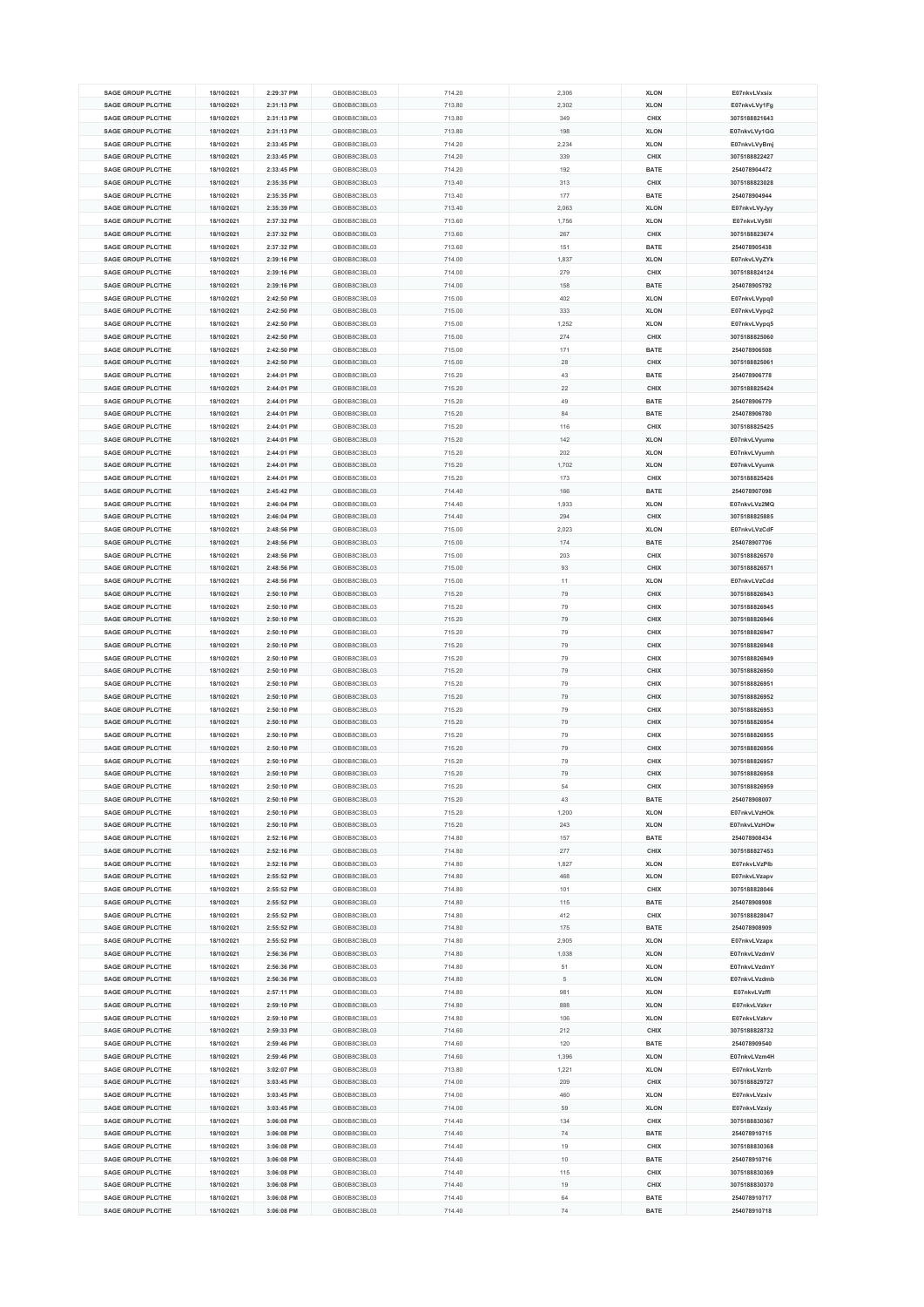| <b>SAGE GROUP PLC/THE</b>                              | 18/10/2021               | 3:06:08 PM               | GB00B8C3BL03                 | 714.40           | 74           | <b>BATE</b>         | 254078910719                  |
|--------------------------------------------------------|--------------------------|--------------------------|------------------------------|------------------|--------------|---------------------|-------------------------------|
|                                                        |                          |                          |                              |                  |              |                     |                               |
| <b>SAGE GROUP PLC/THE</b>                              | 18/10/2021               | 3:06:08 PM               | GB00B8C3BL03                 | 714.40           | 5            | <b>BATE</b>         | 254078910720                  |
| <b>SAGE GROUP PLC/THE</b>                              | 18/10/2021               | 3:06:08 PM               | GB00B8C3BL03                 | 714.40           | 134          | CHIX                | 3075188830371                 |
| <b>SAGE GROUP PLC/THE</b>                              | 18/10/2021               | 3:06:08 PM               | GB00B8C3BL03                 | 714.40           | 60           | <b>BATE</b>         | 254078910721                  |
| <b>SAGE GROUP PLC/THE</b>                              | 18/10/2021               | 3:06:08 PM               | GB00B8C3BL03                 | 714.40           | 1,200        | <b>XLON</b>         | E07nkvLW05MP                  |
| <b>SAGE GROUP PLC/THE</b>                              | 18/10/2021               | 3:06:08 PM               | GB00B8C3BL03                 | 714.40           | 324          | <b>XLON</b>         | E07nkvLW05MR                  |
|                                                        |                          |                          |                              |                  |              |                     |                               |
| <b>SAGE GROUP PLC/THE</b>                              | 18/10/2021               | 3:06:08 PM               | GB00B8C3BL03                 | 714.40           | 85           | <b>XLON</b>         | E07nkvLW05MX                  |
| <b>SAGE GROUP PLC/THE</b>                              | 18/10/2021               | 3:07:33 PM               | GB00B8C3BL03                 | 714.80           | 86           | <b>BATE</b>         | 254078910949                  |
| <b>SAGE GROUP PLC/THE</b>                              | 18/10/2021               | 3:09:07 PM               | GB00B8C3BL03                 | 714.80           | 106          | CHIX                | 3075188831046                 |
| <b>SAGE GROUP PLC/THE</b>                              | 18/10/2021               | 3:09:07 PM               | GB00B8C3BL03                 | 714.80           | 72           | <b>BATE</b>         | 254078911265                  |
| <b>SAGE GROUP PLC/THE</b>                              | 18/10/2021               | 3:09:07 PM               | GB00B8C3BL03                 | 714.80           | 236          | CHIX                | 3075188831047                 |
|                                                        |                          |                          |                              |                  |              |                     |                               |
| <b>SAGE GROUP PLC/THE</b>                              | 18/10/2021               | 3:09:07 PM               | GB00B8C3BL03                 | 714.80           | 109          | <b>BATE</b>         | 254078911266                  |
| <b>SAGE GROUP PLC/THE</b>                              | 18/10/2021               | 3:09:07 PM               | GB00B8C3BL03                 | 714.80           | 127          | <b>BATE</b>         | 254078911267                  |
| SAGE GROUP PLC/THE                                     | 18/10/2021               | 3:09:07 PM               | GB00B8C3BL03                 | 714.80           | 3,110        | <b>XLON</b>         | E07nkvLW0EWB                  |
| <b>SAGE GROUP PLC/THE</b>                              | 18/10/2021               | 3:09:07 PM               | GB00B8C3BL03                 | 714.80           | 839          | <b>XLON</b>         | E07nkvLW0EWD                  |
|                                                        |                          |                          |                              |                  |              |                     |                               |
| <b>SAGE GROUP PLC/THE</b>                              | 18/10/2021               | 3:09:07 PM               | GB00B8C3BL03                 | 714.80           | 515          | <b>XLON</b>         | E07nkvLW0EWH                  |
| <b>SAGE GROUP PLC/THE</b>                              | 18/10/2021               | 3:09:07 PM               | GB00B8C3BL03                 | 714.80           | 78           | <b>XLON</b>         | E07nkvLW0EWL                  |
| <b>SAGE GROUP PLC/THE</b>                              | 18/10/2021               | 3:09:07 PM               | GB00B8C3BL03                 | 714.80           | 37           | <b>BATE</b>         | 254078911268                  |
| <b>SAGE GROUP PLC/THE</b>                              | 18/10/2021               | 3:09:07 PM               | GB00B8C3BL03                 | 714.80           | 131          | CHIX                | 3075188831048                 |
| <b>SAGE GROUP PLC/THE</b>                              | 18/10/2021               | 3:09:07 PM               | GB00B8C3BL03                 | 714.80           | 232          | <b>XLON</b>         | E07nkvLW0EWN                  |
| <b>SAGE GROUP PLC/THE</b>                              | 18/10/2021               | 3:12:36 PM               | GB00B8C3BL03                 | 714.80           | 1,956        | <b>XLON</b>         | E07nkvLW0NUQ                  |
|                                                        |                          |                          |                              |                  |              |                     |                               |
| <b>SAGE GROUP PLC/THE</b>                              | 18/10/2021               | 3:12:36 PM               | GB00B8C3BL03                 | 714.80           | 938          | <b>XLON</b>         | E07nkvLW0NUW                  |
| <b>SAGE GROUP PLC/THE</b>                              | 18/10/2021               | 3:12:36 PM               | GB00B8C3BL03                 | 714.80           | 870          | <b>XLON</b>         | E07nkvLW0NUY                  |
| <b>SAGE GROUP PLC/THE</b>                              | 18/10/2021               | 3:12:36 PM               | GB00B8C3BL03                 | 714.80           | 67           | CHIX                | 3075188831715                 |
| <b>SAGE GROUP PLC/THE</b>                              | 18/10/2021               | 3:12:36 PM               | GB00B8C3BL03                 | 714.80           | 168          | <b>BATE</b>         | 254078911766                  |
| <b>SAGE GROUP PLC/THE</b>                              | 18/10/2021               | 3:12:36 PM               | GB00B8C3BL03                 | 714.80           | 155          | <b>BATE</b>         | 254078911769                  |
|                                                        |                          |                          |                              |                  |              |                     |                               |
| <b>SAGE GROUP PLC/THE</b>                              | 18/10/2021               | 3:12:36 PM               | GB00B8C3BL03                 | 714.80           | 440          | CHIX                | 3075188831716                 |
| <b>SAGE GROUP PLC/THE</b>                              | 18/10/2021               | 3:12:36 PM               | GB00B8C3BL03                 | 714.80           | 297          | CHIX                | 3075188831717                 |
| <b>SAGE GROUP PLC/THE</b>                              | 18/10/2021               | 3:12:36 PM               | GB00B8C3BL03                 | 714.80           | 275          | CHIX                | 3075188831719                 |
| <b>SAGE GROUP PLC/THE</b>                              | 18/10/2021               | 3:15:01 PM               | GB00B8C3BL03                 | 714.80           | 934          | <b>XLON</b>         | E07nkvLW0U3p                  |
| <b>SAGE GROUP PLC/THE</b>                              |                          |                          | GB00B8C3BL03                 |                  |              |                     | 3075188832203                 |
|                                                        | 18/10/2021               | 3:15:01 PM               |                              | 714.80           | 141          | CHIX                |                               |
| <b>SAGE GROUP PLC/THE</b>                              | 18/10/2021               | 3:15:01 PM               | GB00B8C3BL03                 | 714.80           | 140          | <b>BATE</b>         | 254078912177                  |
| <b>SAGE GROUP PLC/THE</b>                              | 18/10/2021               | 3:15:01 PM               | GB00B8C3BL03                 | 714.80           | 103          | CHIX                | 3075188832204                 |
| <b>SAGE GROUP PLC/THE</b>                              | 18/10/2021               | 3:15:01 PM               | GB00B8C3BL03                 | 714.80           | 341          | <b>XLON</b>         | E07nkvLW0U3t                  |
| <b>SAGE GROUP PLC/THE</b>                              | 18/10/2021               | 3:16:48 PM               | GB00B8C3BL03                 | 714.80           | 443          | <b>XLON</b>         | E07nkvLW0a3e                  |
|                                                        |                          |                          |                              |                  |              |                     |                               |
| <b>SAGE GROUP PLC/THE</b>                              | 18/10/2021               | 3:16:55 PM               | GB00B8C3BL03                 | 714.80           | 1,503        | <b>XLON</b>         | E07nkvLW0aUI                  |
| <b>SAGE GROUP PLC/THE</b>                              | 18/10/2021               | 3:16:55 PM               | GB00B8C3BL03                 | 714.80           | 296          | CHIX                | 3075188832721                 |
| <b>SAGE GROUP PLC/THE</b>                              | 18/10/2021               | 3:16:55 PM               | GB00B8C3BL03                 | 714.80           | 167          | <b>BATE</b>         | 254078912580                  |
| <b>SAGE GROUP PLC/THE</b>                              | 18/10/2021               | 3:23:07 PM               | GB00B8C3BL03                 | 715.40           | 262          | CHIX                | 3075188833967                 |
| <b>SAGE GROUP PLC/THE</b>                              | 18/10/2021               | 3:23:07 PM               | GB00B8C3BL03                 | 715.40           | 244          | CHIX                | 3075188833968                 |
| <b>SAGE GROUP PLC/THE</b>                              | 18/10/2021               | 3:23:07 PM               | GB00B8C3BL03                 | 715.40           | 226          | CHIX                | 3075188833969                 |
|                                                        |                          |                          |                              |                  |              |                     |                               |
| <b>SAGE GROUP PLC/THE</b>                              | 18/10/2021               | 3:23:07 PM               | GB00B8C3BL03                 | 715.40           | 462          | <b>BATE</b>         | 254078913617                  |
| <b>SAGE GROUP PLC/THE</b>                              | 18/10/2021               | 3:23:07 PM               | GB00B8C3BL03                 | 715.40           | 1,388        | <b>XLON</b>         | E07nkvLW0qEw                  |
| <b>SAGE GROUP PLC/THE</b>                              | 18/10/2021               | 3:23:07 PM               | GB00B8C3BL03                 | 715.40           | 1,548        | <b>XLON</b>         | E07nkvLW0qEy                  |
| <b>SAGE GROUP PLC/THE</b>                              | 18/10/2021               | 3:23:07 PM               | GB00B8C3BL03                 | 715.40           | 2,432        | <b>XLON</b>         | E07nkvLW0qF2                  |
| <b>SAGE GROUP PLC/THE</b>                              | 18/10/2021               | 3:23:07 PM               | GB00B8C3BL03                 | 715.40           | 24           | CHIX                | 3075188833970                 |
|                                                        |                          |                          |                              |                  |              |                     |                               |
| <b>SAGE GROUP PLC/THE</b>                              | 18/10/2021               | 3:23:07 PM               | GB00B8C3BL03                 | 715.40           | 60           | <b>XLON</b>         | E07nkvLW0qFF                  |
| <b>SAGE GROUP PLC/THE</b>                              | 18/10/2021               | 3:24:30 PM               | GB00B8C3BL03                 | 715.20           | 1,808        | <b>XLON</b>         | E07nkvLW0sx0                  |
| <b>SAGE GROUP PLC/THE</b>                              | 18/10/2021               | 3:24:30 PM               | GB00B8C3BL03                 | 715.20           | 275          | CHIX                | 3075188834147                 |
| SAGE GROUP PLC/THE                                     | 18/10/2021               | 3:24:30 PM               | GB00B8C3BL03                 | 715.20           | 155          | <b>BATE</b>         | 254078913766                  |
| <b>SAGE GROUP PLC/THE</b>                              | 18/10/2021               | 3:25:28 PM               | GB00B8C3BL03                 | 715.00           | 153          | <b>BATE</b>         | 254078913918                  |
|                                                        |                          |                          |                              |                  |              |                     |                               |
| SAGE GROUP PLC/THE                                     | 18/10/2021               | 3:25:28 PM               | GB00B8C3BL03                 | 715.00           | 270          | <b>CHIX</b>         | 3075188834343                 |
| <b>SAGE GROUP PLC/THE</b>                              | 18/10/2021               | 3:25:28 PM               | GB00B8C3BL03                 | 715.00           | 1,585        | <b>XLON</b>         | E07nkvLW0vCE                  |
| <b>SAGE GROUP PLC/THE</b>                              | 18/10/2021               | 3:25:28 PM               | GB00B8C3BL03                 | 715.00           | 196          | <b>XLON</b>         | E07nkvLW0vCG                  |
| <b>SAGE GROUP PLC/THE</b>                              | 18/10/2021               | 3:28:51 PM               | GB00B8C3BL03                 | 714.60           | 146          | <b>BATE</b>         | 254078914506                  |
| <b>SAGE GROUP PLC/THE</b>                              | 18/10/2021               | 3:28:51 PM               | GB00B8C3BL03                 | 714.60           | 258          | <b>CHIX</b>         | 3075188835060                 |
| <b>SAGE GROUP PLC/THE</b>                              | 18/10/2021               | 3:28:51 PM               | GB00B8C3BL03                 | 714.60           | 1,700        | <b>XLON</b>         | E07nkvLW12f0                  |
|                                                        |                          |                          |                              |                  |              |                     |                               |
| <b>SAGE GROUP PLC/THE</b>                              | 18/10/2021               | 3:30:14 PM               | GB00B8C3BL03                 | 714.60           | 1,820        | <b>XLON</b>         | E07nkvLW15WQ                  |
| <b>SAGE GROUP PLC/THE</b>                              | 18/10/2021               | 3:30:14 PM               | GB00B8C3BL03                 | 714.60           | 156          | <b>BATE</b>         | 254078914742                  |
| <b>SAGE GROUP PLC/THE</b>                              | 18/10/2021               | 3:30:14 PM               | GB00B8C3BL03                 | 714.60           | 277          | CHIX                | 3075188835285                 |
| <b>SAGE GROUP PLC/THE</b>                              | 18/10/2021               | 3:32:26 PM               | GB00B8C3BL03                 | 714.40           | 162          | <b>BATE</b>         | 254078915118                  |
| <b>SAGE GROUP PLC/THE</b>                              | 18/10/2021               | 3:32:26 PM               | GB00B8C3BL03                 | 714.40           | 287          | CHIX                | 3075188835768                 |
| SAGE GROUP PLC/THE                                     |                          | 3:32:26 PM               | GB00B8C3BL03                 | 714.40           | 1,886        | <b>XLON</b>         | E07nkvLW1A3V                  |
|                                                        | 18/10/2021               |                          |                              |                  |              |                     |                               |
| <b>SAGE GROUP PLC/THE</b>                              | 18/10/2021               | 3:33:51 PM               | GB00B8C3BL03                 | 714.40           | 1,279        | <b>XLON</b>         | E07nkvLW1CoW                  |
| <b>SAGE GROUP PLC/THE</b>                              | 18/10/2021               | 3:33:51 PM               | GB00B8C3BL03                 | 714.40           | 1,279        | <b>XLON</b>         | E07nkvLW1Coi                  |
| <b>SAGE GROUP PLC/THE</b>                              | 18/10/2021               | 3:33:51 PM               | GB00B8C3BL03                 | 714.40           | 81           | <b>XLON</b>         | E07nkvLW1Cok                  |
| <b>SAGE GROUP PLC/THE</b>                              | 18/10/2021               | 3:38:30 PM               | GB00B8C3BL03                 | 714.80           | 633          | CHIX                | 3075188836956                 |
| <b>SAGE GROUP PLC/THE</b>                              | 18/10/2021               | 3:38:30 PM               | GB00B8C3BL03                 | 714.80           | 359          | <b>BATE</b>         | 254078916152                  |
| <b>SAGE GROUP PLC/THE</b>                              | 18/10/2021               | 3:38:30 PM               | GB00B8C3BL03                 | 714.80           | 479          | <b>XLON</b>         | E07nkvLW1MRi                  |
|                                                        |                          |                          |                              |                  |              |                     |                               |
| <b>SAGE GROUP PLC/THE</b>                              | 18/10/2021               | 3:38:30 PM               | GB00B8C3BL03                 | 714.80           | 3,691        | <b>XLON</b>         | E07nkvLW1MRo                  |
| <b>SAGE GROUP PLC/THE</b>                              | 18/10/2021               | 3:42:19 PM               | GB00B8C3BL03                 | 714.60           | 169          | CHIX                | 3075188837720                 |
| <b>SAGE GROUP PLC/THE</b>                              | 18/10/2021               | 3:42:19 PM               | GB00B8C3BL03                 | 714.60           | 112          | CHIX                | 3075188837721                 |
| <b>SAGE GROUP PLC/THE</b>                              | 18/10/2021               | 3:42:19 PM               | GB00B8C3BL03                 | 714.60           | 159          | <b>BATE</b>         | 254078916781                  |
| <b>SAGE GROUP PLC/THE</b>                              | 18/10/2021               | 3:42:19 PM               | GB00B8C3BL03                 | 714.60           | 1,114        | <b>XLON</b>         | E07nkvLW1UjK                  |
| <b>SAGE GROUP PLC/THE</b>                              |                          | 3:42:19 PM               | GB00B8C3BL03                 |                  |              | CHIX                | 3075188837725                 |
|                                                        | 18/10/2021               |                          |                              | 714.60           | 277          |                     |                               |
| <b>SAGE GROUP PLC/THE</b>                              | 18/10/2021               | 3:42:19 PM               | GB00B8C3BL03                 | 714.60           | 157          | <b>BATE</b>         | 254078916786                  |
| <b>SAGE GROUP PLC/THE</b>                              | 18/10/2021               | 3:42:19 PM               | GB00B8C3BL03                 | 714.60           | 738          | <b>XLON</b>         | E07nkvLW1Ujb                  |
| <b>SAGE GROUP PLC/THE</b>                              | 18/10/2021               | 3:42:19 PM               | GB00B8C3BL03                 | 714.60           | 1,827        | <b>XLON</b>         | E07nkvLW1Ujd                  |
| <b>SAGE GROUP PLC/THE</b>                              | 18/10/2021               | 3:46:44 PM               | GB00B8C3BL03                 | 715.00           | 1,510        | <b>XLON</b>         | E07nkvLW1dZM                  |
| <b>SAGE GROUP PLC/THE</b>                              | 18/10/2021               | 3:46:44 PM               | GB00B8C3BL03                 | 715.00           | 2,080        | <b>XLON</b>         | E07nkvLW1dZO                  |
|                                                        |                          |                          |                              |                  |              |                     |                               |
|                                                        |                          |                          |                              | 715.00           | 351          | <b>XLON</b>         | E07nkvLW1dZR                  |
| <b>SAGE GROUP PLC/THE</b>                              | 18/10/2021               | 3:46:44 PM               | GB00B8C3BL03                 |                  |              |                     |                               |
| <b>SAGE GROUP PLC/THE</b>                              | 18/10/2021               | 3:46:44 PM               | GB00B8C3BL03                 | 715.00           | 11           | <b>BATE</b>         | 254078917568                  |
| <b>SAGE GROUP PLC/THE</b>                              | 18/10/2021               | 3:46:44 PM               | GB00B8C3BL03                 | 715.00           | 240          | CHIX                | 3075188838636                 |
| <b>SAGE GROUP PLC/THE</b>                              | 18/10/2021               | 3:46:44 PM               | GB00B8C3BL03                 | 715.00           | 339          | CHIX                | 3075188838637                 |
|                                                        |                          |                          |                              |                  |              |                     |                               |
| <b>SAGE GROUP PLC/THE</b>                              | 18/10/2021               | 3:46:44 PM               | GB00B8C3BL03                 | 715.00           | 328          | <b>BATE</b>         | 254078917569                  |
| <b>SAGE GROUP PLC/THE</b>                              | 18/10/2021               | 3:46:44 PM               | GB00B8C3BL03                 | 715.00           | 20           | CHIX                | 3075188838638                 |
| <b>SAGE GROUP PLC/THE</b><br><b>SAGE GROUP PLC/THE</b> | 18/10/2021<br>18/10/2021 | 3:48:04 PM<br>3:53:21 PM | GB00B8C3BL03<br>GB00B8C3BL03 | 714.80<br>715.40 | 175<br>1,200 | CHIX<br><b>XLON</b> | 3075188838853<br>E07nkvLW1qc3 |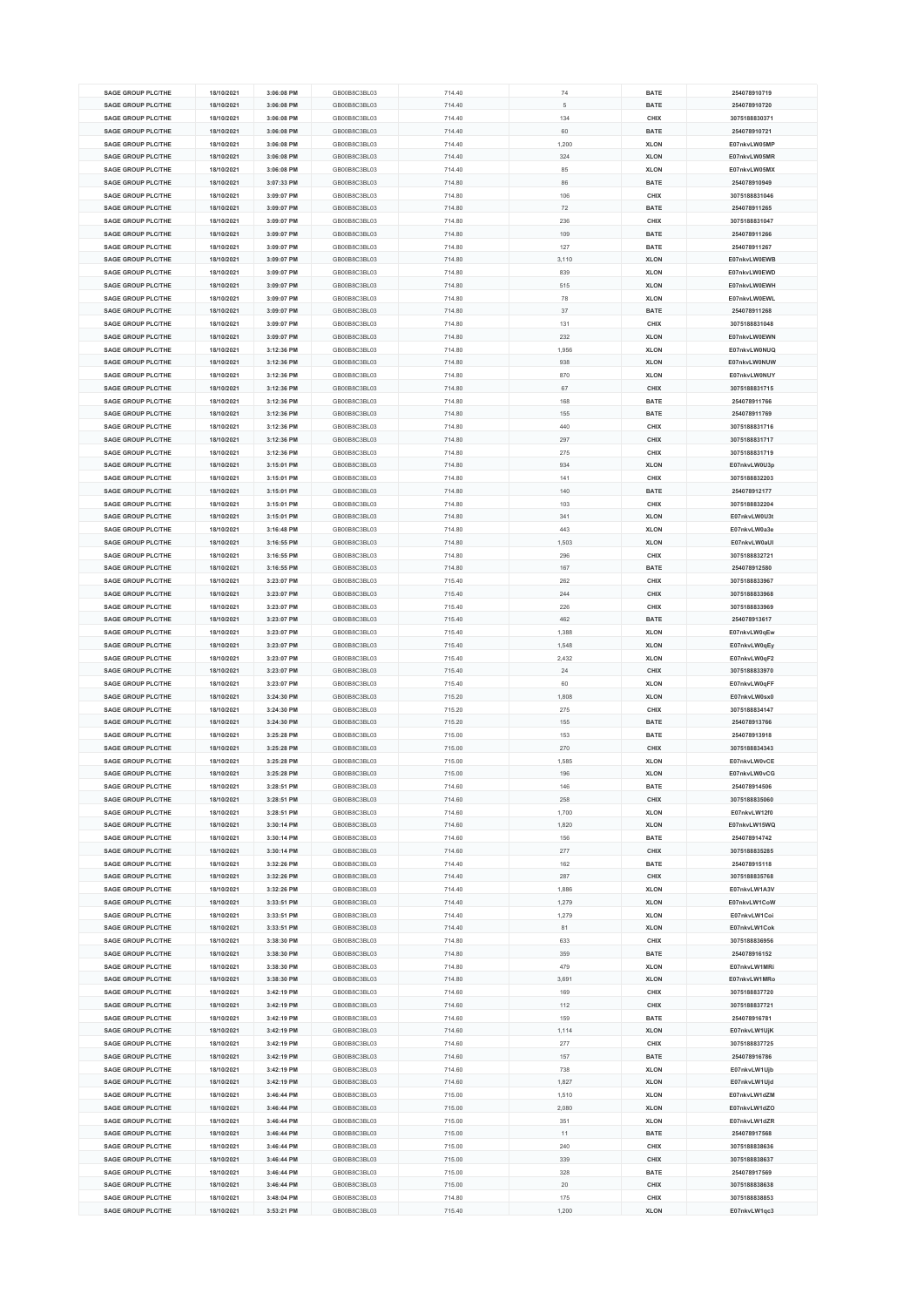| <b>SAGE GROUP PLC/THE</b>                              | 18/10/2021               | 3:53:21 PM               | GB00B8C3BL03                 | 715.40           | 149       | <b>XLON</b>         | E07nkvLW1qc9                  |
|--------------------------------------------------------|--------------------------|--------------------------|------------------------------|------------------|-----------|---------------------|-------------------------------|
| <b>SAGE GROUP PLC/THE</b>                              | 18/10/2021               | 3:53:21 PM               | GB00B8C3BL03                 | 715.40           | 2,088     | <b>XLON</b>         | E07nkvLW1qcD                  |
| <b>SAGE GROUP PLC/THE</b>                              | 18/10/2021               | 3:53:21 PM               | GB00B8C3BL03                 | 715.40           | 68        | CHIX                | 3075188839870                 |
| <b>SAGE GROUP PLC/THE</b>                              | 18/10/2021               | 3:53:21 PM               | GB00B8C3BL03                 |                  | 84        | <b>BATE</b>         | 254078918700                  |
|                                                        |                          |                          |                              | 715.40           |           |                     |                               |
| <b>SAGE GROUP PLC/THE</b>                              | 18/10/2021               | 3:53:21 PM               | GB00B8C3BL03                 | 715.40           | 192       | <b>BATE</b>         | 254078918702                  |
| <b>SAGE GROUP PLC/THE</b>                              | 18/10/2021               | 3:53:21 PM               | GB00B8C3BL03                 | 715.40           | 84        | CHIX                | 3075188839871                 |
| <b>SAGE GROUP PLC/THE</b>                              | 18/10/2021               | 3:53:21 PM               | GB00B8C3BL03                 | 715.40           | 340       | CHIX                | 3075188839876                 |
| <b>SAGE GROUP PLC/THE</b>                              | 18/10/2021               | 3:53:21 PM               | GB00B8C3BL03                 | 715.40           | 103       | CHIX                | 3075188839877                 |
| <b>SAGE GROUP PLC/THE</b>                              | 18/10/2021               | 3:53:21 PM               | GB00B8C3BL03                 | 715.40           | 84        | <b>BATE</b>         | 254078918704                  |
| <b>SAGE GROUP PLC/THE</b>                              | 18/10/2021               | 3:53:21 PM               | GB00B8C3BL03                 | 715.40           | 84        | <b>BATE</b>         | 254078918705                  |
| <b>SAGE GROUP PLC/THE</b>                              | 18/10/2021               | 3:53:21 PM               | GB00B8C3BL03                 | 715.40           | 84        | <b>BATE</b>         | 254078918706                  |
| <b>SAGE GROUP PLC/THE</b>                              | 18/10/2021               | 3:53:21 PM               | GB00B8C3BL03                 | 715.40           | 84        | <b>BATE</b>         | 254078918707                  |
| <b>SAGE GROUP PLC/THE</b>                              | 18/10/2021               | 3:53:21 PM               | GB00B8C3BL03                 | 715.40           | 84        | <b>BATE</b>         | 254078918708                  |
| <b>SAGE GROUP PLC/THE</b>                              | 18/10/2021               | 3:53:21 PM               | GB00B8C3BL03                 | 715.40           | 84        | <b>BATE</b>         | 254078918709                  |
|                                                        |                          |                          |                              |                  |           |                     |                               |
| <b>SAGE GROUP PLC/THE</b>                              | 18/10/2021               | 3:53:21 PM               | GB00B8C3BL03                 | 715.40           | 84        | <b>BATE</b>         | 254078918710                  |
| <b>SAGE GROUP PLC/THE</b>                              | 18/10/2021               | 3:53:21 PM               | GB00B8C3BL03                 | 715.40           | 84        | <b>BATE</b>         | 254078918711                  |
| <b>SAGE GROUP PLC/THE</b>                              | 18/10/2021               | 3:53:21 PM               | GB00B8C3BL03                 | 715.40           | 84        | <b>BATE</b>         | 254078918712                  |
| <b>SAGE GROUP PLC/THE</b>                              | 18/10/2021               | 3:53:21 PM               | GB00B8C3BL03                 | 715.40           | 84        | <b>BATE</b>         | 254078918713                  |
| <b>SAGE GROUP PLC/THE</b>                              | 18/10/2021               | 3:53:21 PM               | GB00B8C3BL03                 | 715.40           | 57        | <b>BATE</b>         | 254078918714                  |
| <b>SAGE GROUP PLC/THE</b>                              | 18/10/2021               | 3:53:21 PM               | GB00B8C3BL03                 | 715.40           | 1,110     | <b>XLON</b>         | E07nkvLW1qcL                  |
| <b>SAGE GROUP PLC/THE</b>                              | 18/10/2021               | 3:53:21 PM               | GB00B8C3BL03                 | 715.40           | 49        | CHIX                | 3075188839878                 |
| <b>SAGE GROUP PLC/THE</b>                              | 18/10/2021               | 3:53:21 PM               | GB00B8C3BL03                 | 715.40           | 152       | CHIX                | 3075188839879                 |
| <b>SAGE GROUP PLC/THE</b>                              | 18/10/2021               | 3:53:21 PM               | GB00B8C3BL03                 | 715.40           | 152       | CHIX                | 3075188839880                 |
| <b>SAGE GROUP PLC/THE</b>                              | 18/10/2021               | 3:53:21 PM               | GB00B8C3BL03                 | 715.40           | 135       | CHIX                | 3075188839881                 |
| <b>SAGE GROUP PLC/THE</b>                              | 18/10/2021               | 3:53:21 PM               | GB00B8C3BL03                 | 715.40           | 84        | <b>BATE</b>         | 254078918715                  |
|                                                        |                          |                          |                              |                  |           |                     |                               |
| SAGE GROUP PLC/THE                                     | 18/10/2021               | 3:53:21 PM               | GB00B8C3BL03                 | 715.40           | 84        | <b>BATE</b>         | 254078918716                  |
| <b>SAGE GROUP PLC/THE</b>                              | 18/10/2021               | 3:53:21 PM               | GB00B8C3BL03                 | 715.40           | 84        | <b>BATE</b>         | 254078918717                  |
| <b>SAGE GROUP PLC/THE</b>                              | 18/10/2021               | 3:53:21 PM               | GB00B8C3BL03                 | 715.40           | 6         | <b>BATE</b>         | 254078918718                  |
| <b>SAGE GROUP PLC/THE</b>                              | 18/10/2021               | 3:53:21 PM               | GB00B8C3BL03                 | 715.40           | 11        | CHIX                | 3075188839882                 |
| <b>SAGE GROUP PLC/THE</b>                              | 18/10/2021               | 3:55:43 PM               | GB00B8C3BL03                 | 715.80           | 612       | <b>XLON</b>         | E07nkvLW1uw5                  |
| <b>SAGE GROUP PLC/THE</b>                              | 18/10/2021               | 3:55:43 PM               | GB00B8C3BL03                 | 715.80           | 728       | <b>XLON</b>         | E07nkvLW1uwF                  |
| <b>SAGE GROUP PLC/THE</b>                              | 18/10/2021               | 3:55:43 PM               | GB00B8C3BL03                 | 715.80           | 1,603     | <b>XLON</b>         | E07nkvLW1uwL                  |
| <b>SAGE GROUP PLC/THE</b>                              | 18/10/2021               | 3:55:43 PM               | GB00B8C3BL03                 | 715.80           | 135       | <b>XLON</b>         | E07nkvLW1uwZ                  |
| <b>SAGE GROUP PLC/THE</b>                              | 18/10/2021               | 3:56:38 PM               | GB00B8C3BL03                 | 715.60           | 159       | <b>XLON</b>         | E07nkvLW1wWc                  |
| <b>SAGE GROUP PLC/THE</b>                              | 18/10/2021               | 4:03:52 PM               | GB00B8C3BL03                 | 716.20           | 395       |                     | E07nkvLW29u0                  |
|                                                        |                          |                          |                              |                  |           | <b>XLON</b>         |                               |
| <b>SAGE GROUP PLC/THE</b>                              | 18/10/2021               | 4:03:52 PM               | GB00B8C3BL03                 | 716.20           | 165       | <b>XLON</b>         | E07nkvLW29u2                  |
| <b>SAGE GROUP PLC/THE</b>                              | 18/10/2021               | 4:03:58 PM               | GB00B8C3BL03                 | 716.00           | 2,198     | <b>XLON</b>         | E07nkvLW2A84                  |
| <b>SAGE GROUP PLC/THE</b>                              | 18/10/2021               | 4:03:58 PM               | GB00B8C3BL03                 | 716.00           | 2,198     | <b>XLON</b>         | E07nkvLW2A8M                  |
| <b>SAGE GROUP PLC/THE</b>                              | 18/10/2021               | 4:03:58 PM               | GB00B8C3BL03                 | 716.00           | 1,663     | <b>XLON</b>         | E07nkvLW2A8O                  |
| <b>SAGE GROUP PLC/THE</b>                              | 18/10/2021               | 4:03:58 PM               | GB00B8C3BL03                 | 716.00           | 252       | CHIX                | 3075188841772                 |
| <b>SAGE GROUP PLC/THE</b>                              | 18/10/2021               | 4:03:58 PM               | GB00B8C3BL03                 | 716.00           | 189       | <b>BATE</b>         | 254078920588                  |
| <b>SAGE GROUP PLC/THE</b>                              | 18/10/2021               | 4:03:58 PM               | GB00B8C3BL03                 | 716.00           | 82        | CHIX                | 3075188841773                 |
| <b>SAGE GROUP PLC/THE</b>                              | 18/10/2021               | 4:03:58 PM               | GB00B8C3BL03                 | 716.00           | 334       | CHIX                | 3075188841777                 |
| <b>SAGE GROUP PLC/THE</b>                              | 18/10/2021               | 4:03:58 PM               | GB00B8C3BL03                 | 716.00           | 334       | CHIX                | 3075188841778                 |
| <b>SAGE GROUP PLC/THE</b>                              | 18/10/2021               | 4:03:58 PM               | GB00B8C3BL03                 | 716.00           | 73        | CHIX                | 3075188841779                 |
| <b>SAGE GROUP PLC/THE</b>                              | 18/10/2021               | 4:03:58 PM               | GB00B8C3BL03                 | 716.00           | 189       | <b>BATE</b>         | 254078920593                  |
| <b>SAGE GROUP PLC/THE</b>                              |                          |                          | GB00B8C3BL03                 |                  |           |                     |                               |
|                                                        | 18/10/2021               | 4:03:58 PM               |                              | 716.00           | 189       | <b>BATE</b>         | 254078920594                  |
| <b>SAGE GROUP PLC/THE</b>                              | 18/10/2021               | 4:03:58 PM               | GB00B8C3BL03                 | 716.00           | 163       | <b>BATE</b>         | 254078920595                  |
| SAGE GROUP PLC/THE                                     | 18/10/2021               | 4:03:58 PM               | GB00B8C3BL03                 | 716.00           | 200       | CHIX                | 3075188841780                 |
| <b>SAGE GROUP PLC/THE</b>                              | 18/10/2021               | 4:07:04 PM               | GB00B8C3BL03                 | 716.60           | 1,200     | <b>XLON</b>         | E07nkvLW2FvP                  |
| <b>SAGE GROUP PLC/THE</b>                              | 18/10/2021               | 4:07:04 PM               | GB00B8C3BL03                 | 716.60           | 133       | CHIX                | 3075188842361                 |
| <b>SAGE GROUP PLC/THE</b>                              | 18/10/2021               | 4:07:04 PM               | GB00B8C3BL03                 | 716.60           | 74        | <b>BATE</b>         | 254078921119                  |
| <b>SAGE GROUP PLC/THE</b>                              | 18/10/2021               | 4:07:04 PM               | GB00B8C3BL03                 | 716.60           | 133       | CHIX                | 3075188842364                 |
| <b>SAGE GROUP PLC/THE</b>                              | 18/10/2021               | 4:07:04 PM               | GB00B8C3BL03                 | 716.60           | 133       | CHIX                | 3075188842365                 |
| <b>SAGE GROUP PLC/THE</b>                              | 18/10/2021               | 4:07:04 PM               | GB00B8C3BL03                 | 716.60           | 133       | CHIX                | 3075188842366                 |
| <b>SAGE GROUP PLC/THE</b>                              | 18/10/2021               | 4:07:04 PM               | GB00B8C3BL03                 | 716.60           | 133       | CHIX                | 3075188842367                 |
| <b>SAGE GROUP PLC/THE</b>                              | 18/10/2021               | 4:07:04 PM               | GB00B8C3BL03                 | 716.60           | 133       | CHIX                | 3075188842368                 |
| SAGE GROUP PLC/THE                                     | 18/10/2021               | 4:07:04 PM               | GB00B8C3BL03                 | 716.60           | 3         | CHIX                | 3075188842369                 |
| <b>SAGE GROUP PLC/THE</b>                              | 18/10/2021               | 4:07:04 PM               | GB00B8C3BL03                 | 716.60           | 133       | CHIX                | 3075188842370                 |
| <b>SAGE GROUP PLC/THE</b>                              |                          |                          |                              |                  |           |                     | 3075188842371                 |
|                                                        | 18/10/2021               | 4:07:04 PM               | GB00B8C3BL03                 | 716.60           | 133       | CHIX                |                               |
| <b>SAGE GROUP PLC/THE</b>                              | 18/10/2021               | 4:07:04 PM               | GB00B8C3BL03                 | 716.60           | 66        | CHIX                | 3075188842372                 |
| <b>SAGE GROUP PLC/THE</b>                              | 18/10/2021               | 4:07:04 PM               | GB00B8C3BL03                 | 716.60           | 103       | CHIX                | 3075188842373                 |
| <b>SAGE GROUP PLC/THE</b>                              | 18/10/2021               | 4:07:04 PM               | GB00B8C3BL03                 | 716.60           | 74        | <b>BATE</b>         | 254078921122                  |
| <b>SAGE GROUP PLC/THE</b>                              | 18/10/2021               | 4:07:04 PM               | GB00B8C3BL03                 | 716.60           | 74        | BATE                | 254078921123                  |
| <b>SAGE GROUP PLC/THE</b>                              | 18/10/2021               | 4:07:04 PM               | GB00B8C3BL03                 | 716.60           | 74        | <b>BATE</b>         | 254078921124                  |
| <b>SAGE GROUP PLC/THE</b>                              | 18/10/2021               | 4:07:04 PM               | GB00B8C3BL03                 | 716.60           | 74        | BATE                | 254078921125                  |
| <b>SAGE GROUP PLC/THE</b>                              | 18/10/2021               | 4:07:04 PM               | GB00B8C3BL03                 | 716.60           | 36        | <b>BATE</b>         | 254078921126                  |
| <b>SAGE GROUP PLC/THE</b>                              | 18/10/2021               | 4:07:04 PM               | GB00B8C3BL03                 | 716.60           | 500       | <b>XLON</b>         | E07nkvLW2Fve                  |
| <b>SAGE GROUP PLC/THE</b>                              | 18/10/2021               | 4:07:04 PM               | GB00B8C3BL03                 | 716.60           | 700       | <b>XLON</b>         | E07nkvLW2Fvj                  |
| <b>SAGE GROUP PLC/THE</b>                              | 18/10/2021               | 4:08:18 PM               | GB00B8C3BL03                 | 716.60           | 74        | BATE                | 254078921326                  |
| <b>SAGE GROUP PLC/THE</b>                              | 18/10/2021               | 4:08:18 PM               | GB00B8C3BL03                 | 716.60           | 218       | <b>BATE</b>         | 254078921329                  |
| <b>SAGE GROUP PLC/THE</b>                              | 18/10/2021               | 4:08:18 PM               | GB00B8C3BL03                 | 716.60           | 74        | BATE                | 254078921332                  |
| <b>SAGE GROUP PLC/THE</b>                              | 18/10/2021               | 4:08:18 PM               | GB00B8C3BL03                 | 716.60           | 74        | <b>BATE</b>         | 254078921333                  |
|                                                        |                          |                          |                              |                  |           |                     |                               |
| <b>SAGE GROUP PLC/THE</b>                              | 18/10/2021               | 4:08:18 PM               | GB00B8C3BL03                 | 716.60           | 74        | BATE                | 254078921334                  |
| <b>SAGE GROUP PLC/THE</b>                              | 18/10/2021               | 4:08:18 PM               | GB00B8C3BL03                 | 716.60           | 74        | <b>BATE</b>         | 254078921335                  |
| <b>SAGE GROUP PLC/THE</b>                              | 18/10/2021               | 4:08:18 PM               | GB00B8C3BL03                 | 716.60           | 74        | <b>BATE</b>         | 254078921336                  |
| <b>SAGE GROUP PLC/THE</b>                              | 18/10/2021               | 4:08:18 PM               | GB00B8C3BL03                 | 716.60           | 74        | <b>BATE</b>         | 254078921337                  |
| <b>SAGE GROUP PLC/THE</b>                              | 18/10/2021               | 4:08:18 PM               | GB00B8C3BL03                 | 716.60           | 74        | <b>BATE</b>         | 254078921338                  |
| <b>SAGE GROUP PLC/THE</b>                              | 18/10/2021               | 4:08:18 PM               | GB00B8C3BL03                 | 716.60           | 74        | <b>BATE</b>         | 254078921339                  |
| <b>SAGE GROUP PLC/THE</b>                              | 18/10/2021               | 4:08:18 PM               | GB00B8C3BL03                 | 716.60           | 74        | <b>BATE</b>         | 254078921340                  |
| <b>SAGE GROUP PLC/THE</b>                              | 18/10/2021               | 4:08:18 PM               | GB00B8C3BL03                 | 716.60           | 74        | <b>BATE</b>         | 254078921341                  |
| <b>SAGE GROUP PLC/THE</b>                              |                          | 4:08:18 PM               | GB00B8C3BL03                 | 716.60           | 74        | <b>BATE</b>         | 254078921342                  |
|                                                        | 18/10/2021               |                          |                              |                  |           |                     |                               |
| <b>SAGE GROUP PLC/THE</b>                              |                          |                          | GB00B8C3BL03                 |                  | 74        |                     |                               |
|                                                        | 18/10/2021               | 4:08:18 PM               |                              | 716.60           |           | <b>BATE</b>         | 254078921343                  |
| <b>SAGE GROUP PLC/THE</b>                              | 18/10/2021               | 4:08:18 PM               | GB00B8C3BL03                 | 716.60           | 74        | <b>BATE</b>         | 254078921344                  |
| <b>SAGE GROUP PLC/THE</b>                              | 18/10/2021               | 4:08:18 PM               | GB00B8C3BL03                 | 716.60           | 74        | <b>BATE</b>         | 254078921345                  |
| <b>SAGE GROUP PLC/THE</b>                              | 18/10/2021               | 4:08:18 PM               | GB00B8C3BL03                 | 716.60           | 74        | <b>BATE</b>         | 254078921346                  |
| <b>SAGE GROUP PLC/THE</b><br><b>SAGE GROUP PLC/THE</b> | 18/10/2021<br>18/10/2021 | 4:08:18 PM<br>4:08:18 PM | GB00B8C3BL03<br>GB00B8C3BL03 | 716.60<br>716.60 | 52<br>133 | <b>BATE</b><br>CHIX | 254078921347<br>3075188842612 |